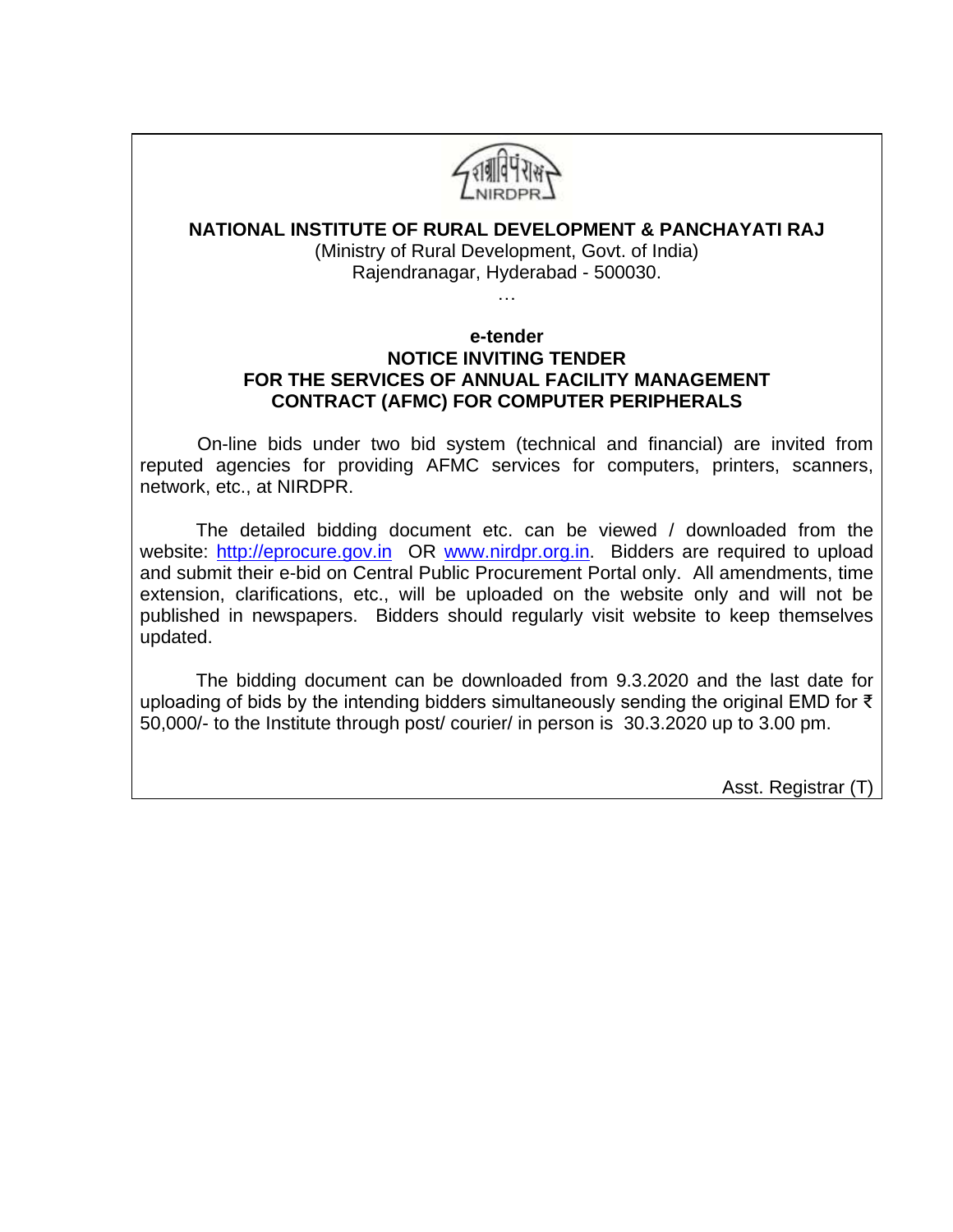

### **NATIONAL INSTITUTE OF RURAL DEVELOPMENT & PANCHAYATI RAJ**

(Ministry of Rural Development, Govt. of India) Rajendranagar, Hyderabad - 500030.

…

#### **e-tender NOTICE INVITING TENDER FOR THE SERVICES OF ANNUAL FACILITY MANAGEMENT CONTRACT (AFMC) FOR COMPUTER PERIPHERALS**

# **1. Invitation of bids**

On-line bids are invited under two bid system (technical and financial) for the services of annual facility management contract (AFMC) for computers, printers, laptops, scanners, network available at NIRDPR, Rajendranagar, Hyderabad-500030, Telangana. Manual bids shall not be accepted.

Tender document may be downloaded from Central Public Procurement (CPP) Portal [https://eprocure.gov.in.](https://eprocure.gov.in/) The time schedule for the tendering activities shall be as under:

| 1 <sub>1</sub> | Date of notification of tender notice on                       | 7.3.2020                           |
|----------------|----------------------------------------------------------------|------------------------------------|
|                | CPP Portal / publication in<br>the                             |                                    |
|                | newspaper                                                      |                                    |
| 2.             | Start of downloading of tender document   10.00 am on 9.3.2020 |                                    |
|                | by the intending bidders                                       |                                    |
| 3.             | Last date of uploading of the bids by the                      |                                    |
|                | intending bidders along with scanned                           | 30.3.2020 by 3.00 PM               |
|                | copy of Earnest Money Deposit                                  |                                    |
|                |                                                                |                                    |
| 4.             | Last date of submission of Demand Draft                        |                                    |
|                | in original payable in favour of NIRD,                         | 30.3.2020 by 3.00 PM               |
|                | Hyderabad towards Earnest Money                                |                                    |
|                | Deposit (EMD)                                                  |                                    |
| 5.             | <b>Amount of Earnest Money Deposit</b>                         | ₹ 50,000/-                         |
|                |                                                                |                                    |
| 6.             | Date of downloading of technical bids                          | 31.3.2020 at 3.30 PM               |
|                | received on-line by the last date and time                     |                                    |
|                |                                                                |                                    |
| 8.             | Date of download of financial bids                             | To be notified later to only those |
|                |                                                                | bidders who qualify in technical   |
|                |                                                                | bids.                              |
| 9.             | Estimated cost of the work                                     | ₹ 25,00,000/-                      |
| 10.            | <b>Tendering Authority</b>                                     | Assistant Registrar (T)            |
|                |                                                                | National Institute of<br>Rural     |
|                |                                                                |                                    |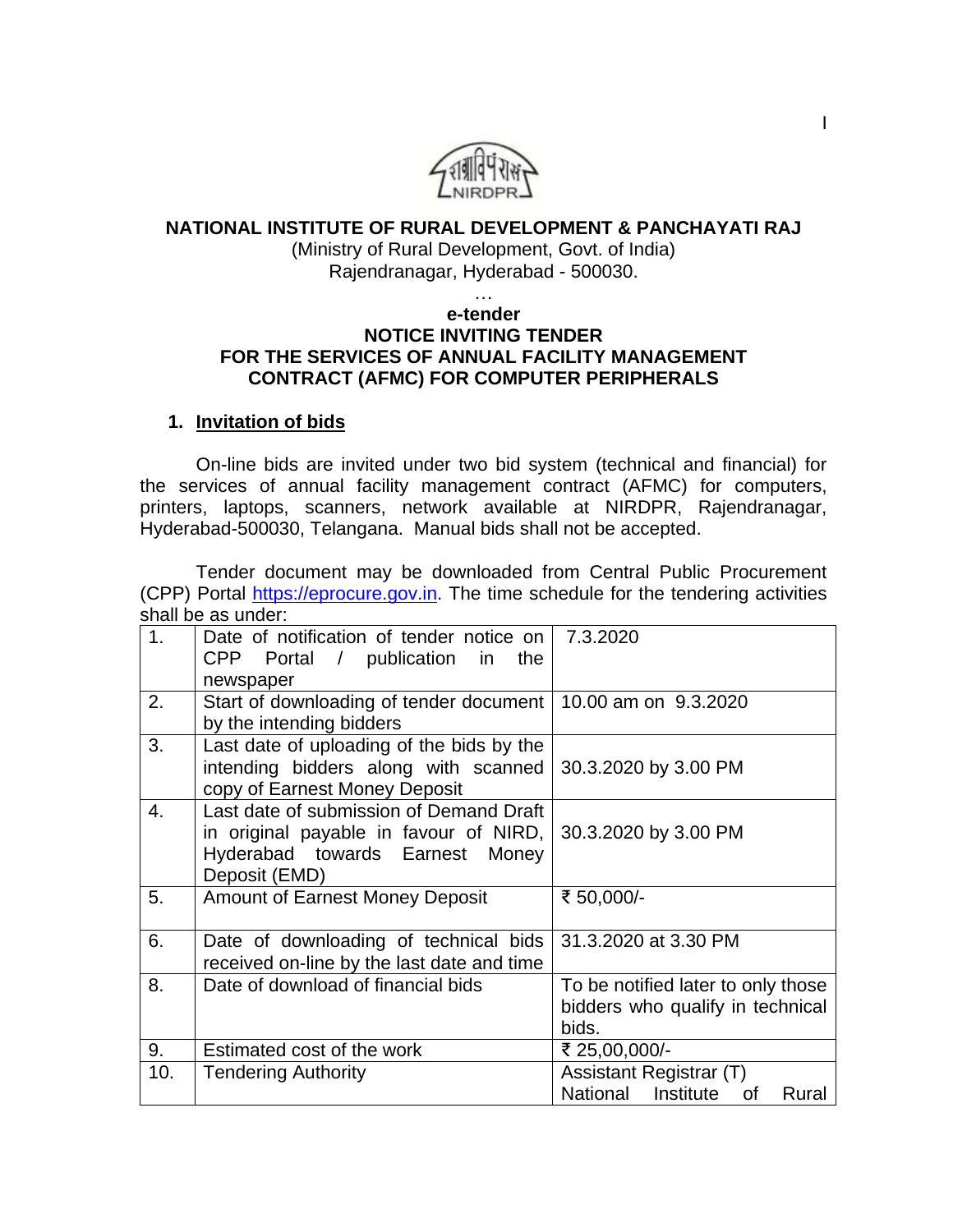|  | Development & Panchayati Raj |
|--|------------------------------|
|  | Rajendranagar                |
|  | Hyderabad 500030             |
|  | Tel. 040-24008479            |

## **2. Instructions for submission of bids**

- (i) Bids shall be submitted on-line in two parts, viz., technical bid in ANNEXURE-I and financial bid in ANNEXURE-II at CPP Portal website: [https://eprocure.gov.in](https://eprocure.gov.in/) **only.** The offers submitted by Telegram/ Fax/ email shall not be considered. No correspondence will be entertained in this matter.
- (ii) Not more than one tender shall be submitted by one bidder or bidders having business relationship. Under no circumstance will father and his son(s) or other close relations who have business relationship with one another (i.e. when one or more partner(s)/director(s) are common) be allowed to tender for the same contract as separate competitors. A breach of this condition will render the tenders of both parties liable to rejection.

#### **Preparation of Bids**

- (iii) Bidders should carefully read the tender document and understand its requirements before submission of their bids. They should also take into account any corrigendum published in continuation to the original one. Any non-fulfillment may lead to rejection of bid.
- (iv) Bid documents to be submitted as required in the tender document may be in PDF / XLS / RAR / DWF formats. Bid documents may be scanned with 100 dpi with black and white option.
- (v) The technical bid in ANNEXURE- I to be submitted in the first cover should contain the following documents: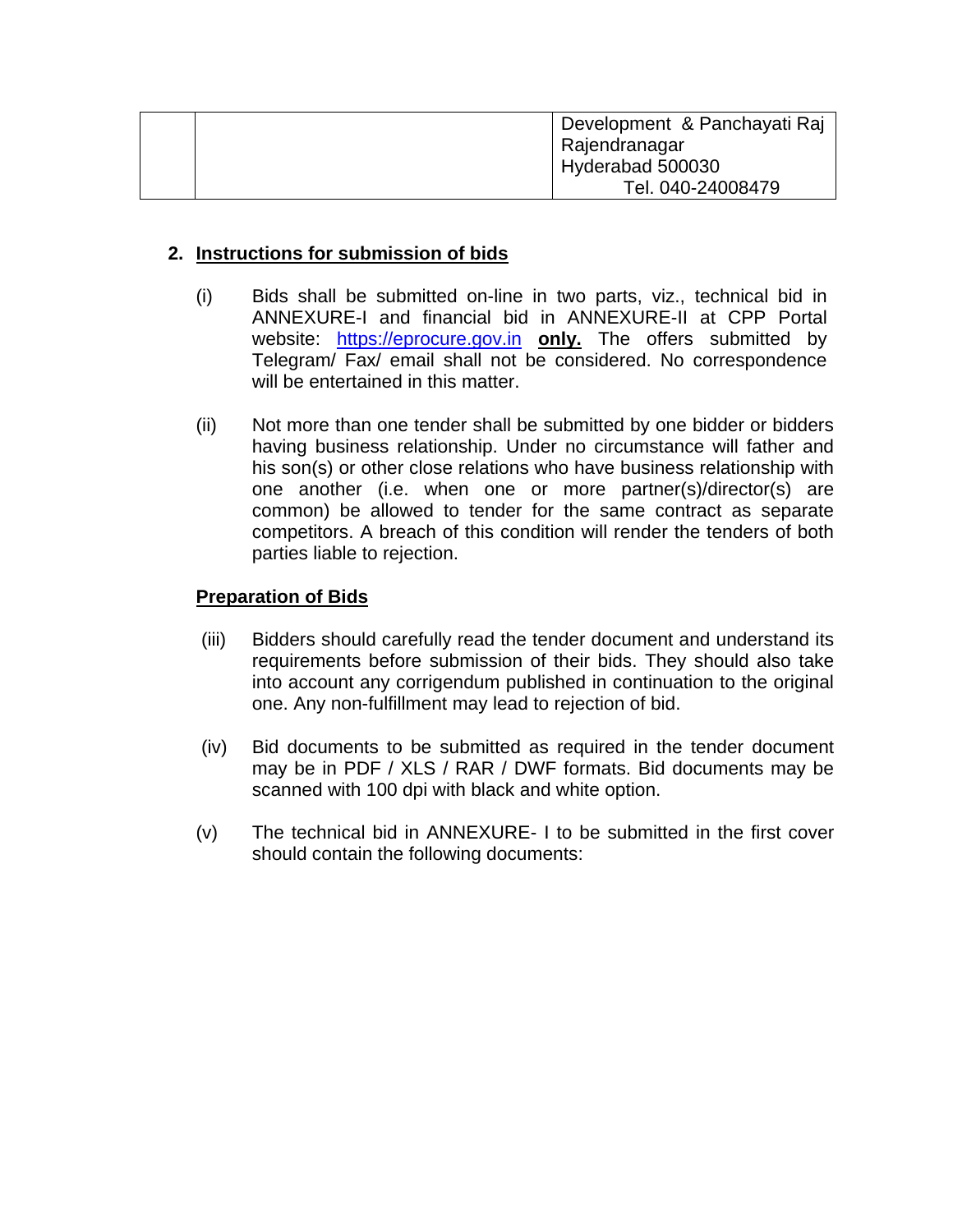- (a) Scanned copy of valid registration certificate, valid license, PAN No., GST Registration, experience certificate as per the tender notice and letter in respect of un-conditional acceptance of all the terms and conditions of the tender document.
- (b) Scanned copy of Income Tax Clearance Certificate for the preceding three years i.e. 2016-17, 2017-18 and 2018-19.
- (c) Scanned copy of audited Balance Sheet and Profit & Loss Account for the preceding three financial years i.e. 2015-16, 2016-17 and 2017-18.
- (d) Scanned copy of the Demand Draft for Rs. 50,000/- (Rupees fifty thousand only) towards Earnest Money Deposit purchased on or after publication date of this tender from any Nationalized/ Scheduled Bank in favour of NIRDPR, Rajendranagar, Hyderabad - 500 030 and payable at Hyderabad with their application/ downloaded tenders. All applicable bank charges shall be borne by the bidder and he/ she shall not have any claim whatsoever on this account on Government.
- (e) Scanned copy of Award of Contract/ Commencement letters in respect of previous customers preferably Government or Semi-Government organizations for whom AFMC services for computers etc., were supplied.
- (vi) The financial bid should be prepared separately in another cover in the format prescribed at ANNEXURE-II.

#### **Registration for on-line submission of Bids**

- (vii) The bidders are required to submit soft copies of their bids electronically on the CPP Portal using valid Digital Signature Certificates (DSC).
- (viii) For submission of on-line bid, bidders are required to enroll on the e-Procurement module of the Central Public Procurement Portal (URL: [http://eprocure.gov.in\)](http://eprocure.gov.in/eprocure/app) by clicking on the link **"Online Bidder Enrolment"**.
- (ix) As part of the enrolment process, the bidders will be required to choose a unique username and assign a password for their accounts.
- (x) Bidders are advised to register their valid e-mail address and mobile numbers as part of the registration process. These would be used for any communication from the CPP Portal.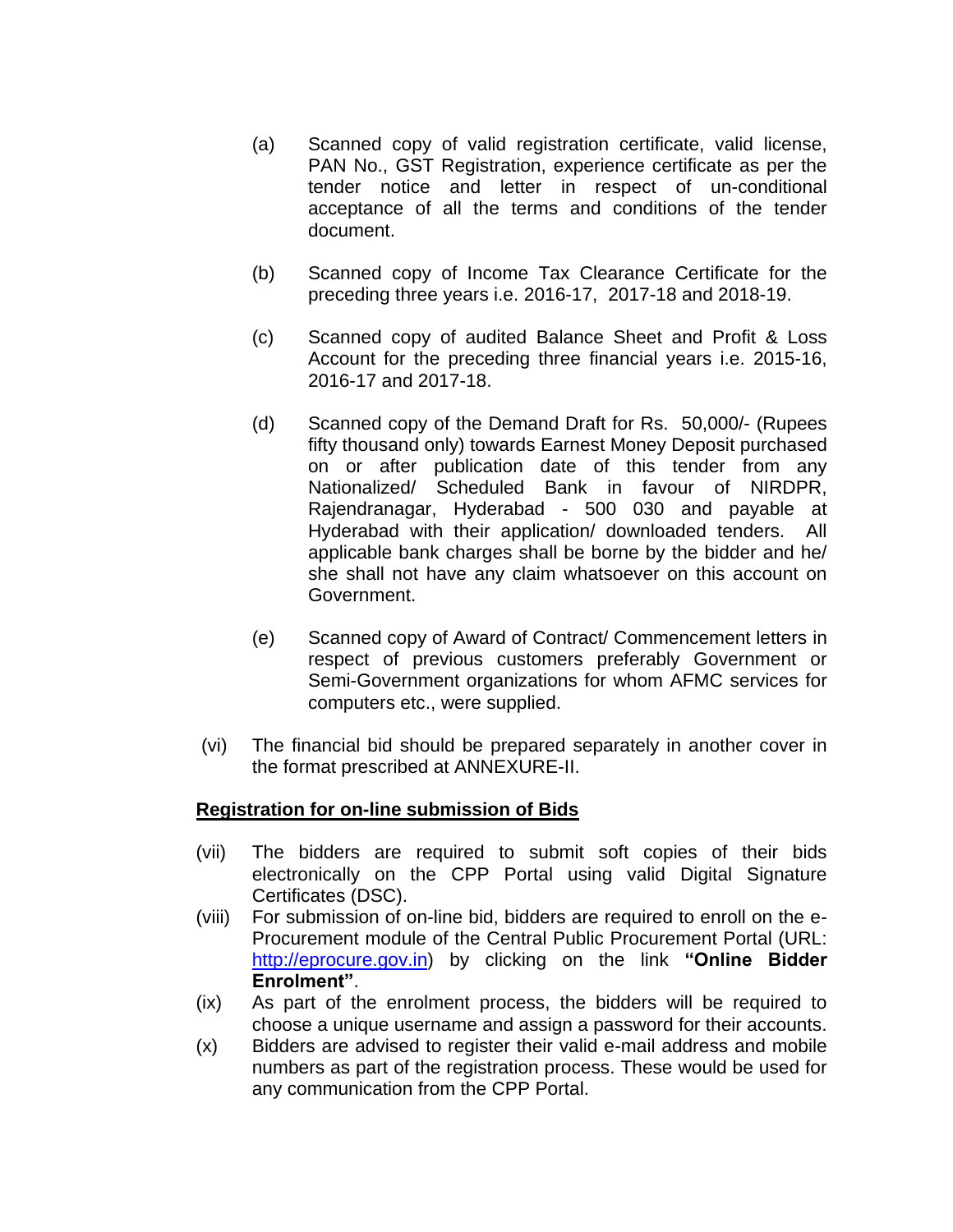- (xi) Upon enrolment the bidders will be required to register their valid Digital Signature Certificate (Class II or Class III Certificates with signing key usage) issued by any Certifying Authority recognized by CCA India (e.g. Sify / TCS / nCode / eMudhra etc.), with their profile.
- (xii) Only one valid DSC should be registered by a bidder. Bidders must ensure that they do not lend their DSC's to others which may lead to misuse.
- (xiii) Bidders should then log-in to the site through the secured log-in by entering their user ID / password and the password of the DSC / e-Token.
- (xiv) For uploading the same set of standard documents (e.g. PAN card copy, annual reports, auditor's certificates etc.) required to be submitted as a part of every bid, bidders can use "My Space" area available to them.

## **Submission of Bids**

- (xv) Bidders must accept the terms and conditions contained in this tender document unconditionally while submitting their bids. They should give such acceptance in writing on the Company/ Firm's letter head in the format prescribed at ANNEXURE- V.
- (xvi) Bidder should log-in to the site well in advance for bid submission so that the same is uploaded in time i.e. on or before the bid submission time. Bids received after the due date and time shall not be accepted in any case.
- (xvii) The bidder has to digitally sign and upload the required bid documents one by one as indicated in the tender document.
- (xviii) Bidder has to select the payment option as "offline" to pay the tender fee / EMD as applicable and enter details of the instrument.
- (xix) The details of the DD/any other accepted instrument, physically sent, should tally with the details available in the scanned copy and the data entered during bid submission time. Otherwise the uploaded bid will be rejected.
- (xx) Financial bid must be submitted in the format prescribed (ANNEXURE-II) in this tender document and no other format shall be acceptable. Bidders are required to download the file and quote the amount on hard copy. Once the details have been completed, the bidder should submit it on-line in the form of soft copy. If the file is found to be modified by the bidder, the bid will be rejected.
- (xxi) The server time (which is displayed on the bidders' dashboard) will be considered as the standard time for referencing the deadlines for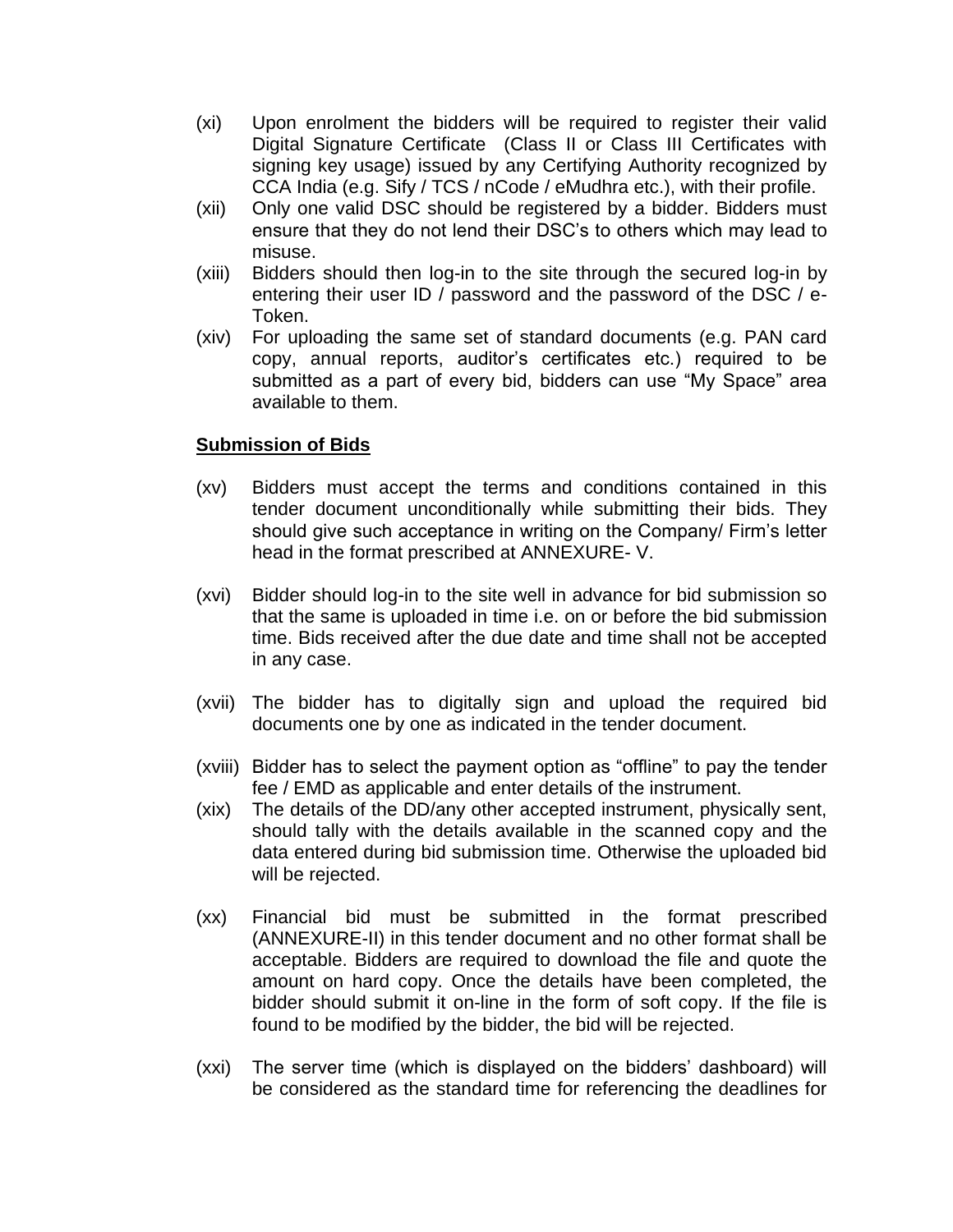submission of the bids by the bidders, opening of bids etc. The bidders should follow this time during bid submission.

- (xxii) All the documents being submitted by the bidders would be encrypted using PKI encryption techniques to ensure the secrecy of the data. The data entered cannot be viewed by unauthorized persons until the time of bid opening. The confidentiality of the bids is maintained using the secured Socket Layer 128 bit encryption technology. Data storage encryption of sensitive fields is done.
- (xxiii) The uploaded tender documents become readable only after the tender opening by the authorized bid openers.
- (xxiv) Upon the successful and timely submission of bids, the portal will give a successful bid submission message & a bid summary will be displayed with the bid no. and the date & time of submission of the bid with all other relevant details.
- (xxv) The bid summary has to be printed and kept as an acknowledgement of the submission of the bid. This acknowledgement may be used as an entry pass for any bid opening meetings.
- (xxvi) The original Demand Draft towards Earnest Money Deposit and hard copy of the documents mentioned at para (5) above must be submitted on or before bid submission closing date and time to **"Assistant Registrar (T), NIRD&PR, Hyderabad"**. Failure to do so is likely to entail rejection of bids.
- (xxvii) Any query relating to the process of on-line bid submission or queries relating to CPP Portal in general may be directed to the 24x7 CPP Portal Helpdesk. The contact number for the helpdesk is 1800 233 7315.

#### **3. Scope of the work:**

The scope of work consists of Comprehensive On-site maintenance of Hardware, network equipment, software, LAN cabling, IO ports as specified in Annexure-III. The comprehensive maintenance includes hardware repair / replacement of all faulty systems / parts including fusser assemblies and plastic parts of all equipments. The purpose of the facility management is to ensure uninterrupted operation, efficient and effective utilization of the IT resources of the Institute. The selected vendor shall maintain the sufficient Spares for maintaining required uptime guarantee. In case an equipment/machine is being taken for servicing to service center, the selected vendor will provide a stand by equipment and will take prior permission/gate pass before taking the equipment out. Cost of transportation and insurance of equipment will be borne by the Vendor. The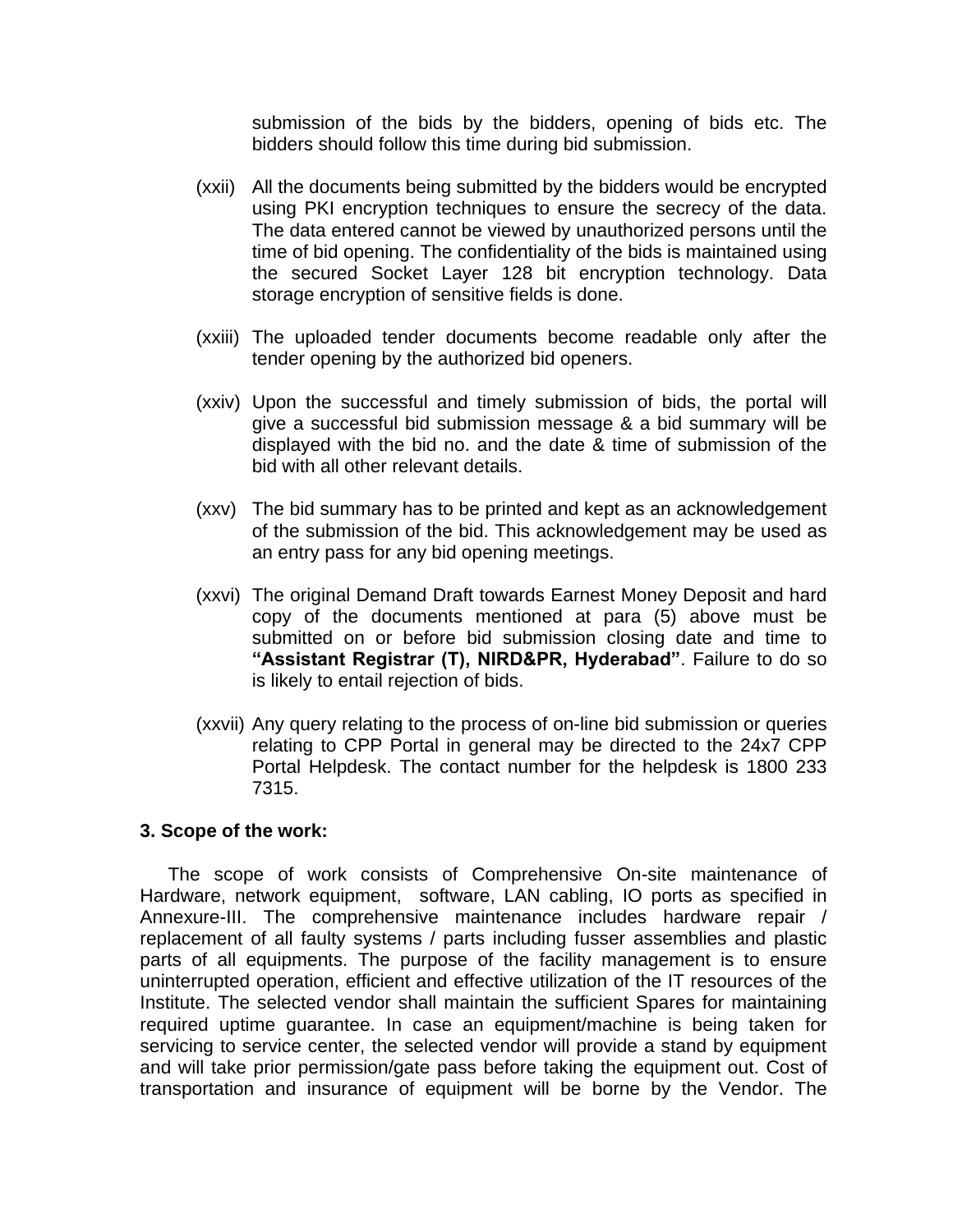selected vendor shall provide standby/replacement equipment if any equipment covered under hardware support is taken out of the premises for repairs or the equipment is not functional for more than a day.

## **4. Eligibility criteria for bidders and selection procedure**

## **(i) For being eligible in technical bidding, the intending bidders:**

- a. Must be a registered firm; Must provide ISO Certification for AMC (Annual Maintenance Contract) & FMS (Facility Management Services) of Computers and its peripherals. Partnership firms will not be allowed to participate in the tender.
- b. Should have the facility / status of Authorized Service Provider for Workstations/PCs/Laptops for companies Apple, HP, Acer, IBM, Wipro, HCL, DELL, Lenovo and also HP/Cannon/Samsung Printers & Scanners etc. Necessary documents may be provided accordingly.
- c. Should have adequate physical infrastructure to support AFMC project like in-house Test and Repair Center at Hyderabad. Necessary documents may be provided accordingly.
- d. Must have the experience of maintaining a minimum of 500 Computer Systems or more in a single organization/office with peripherals for the last three preceding years in Central or State Government Departments / Ministries/ Govt. undertakings/ Autonomous bodies/ Nationalised Banks.
- e. **Average annual financial turnover during the last 3 years, ending 31st March of the previous financial year, should be at least 30% of the estimated cost** (Balance Sheet and Profit & Loss Account to be enclosed).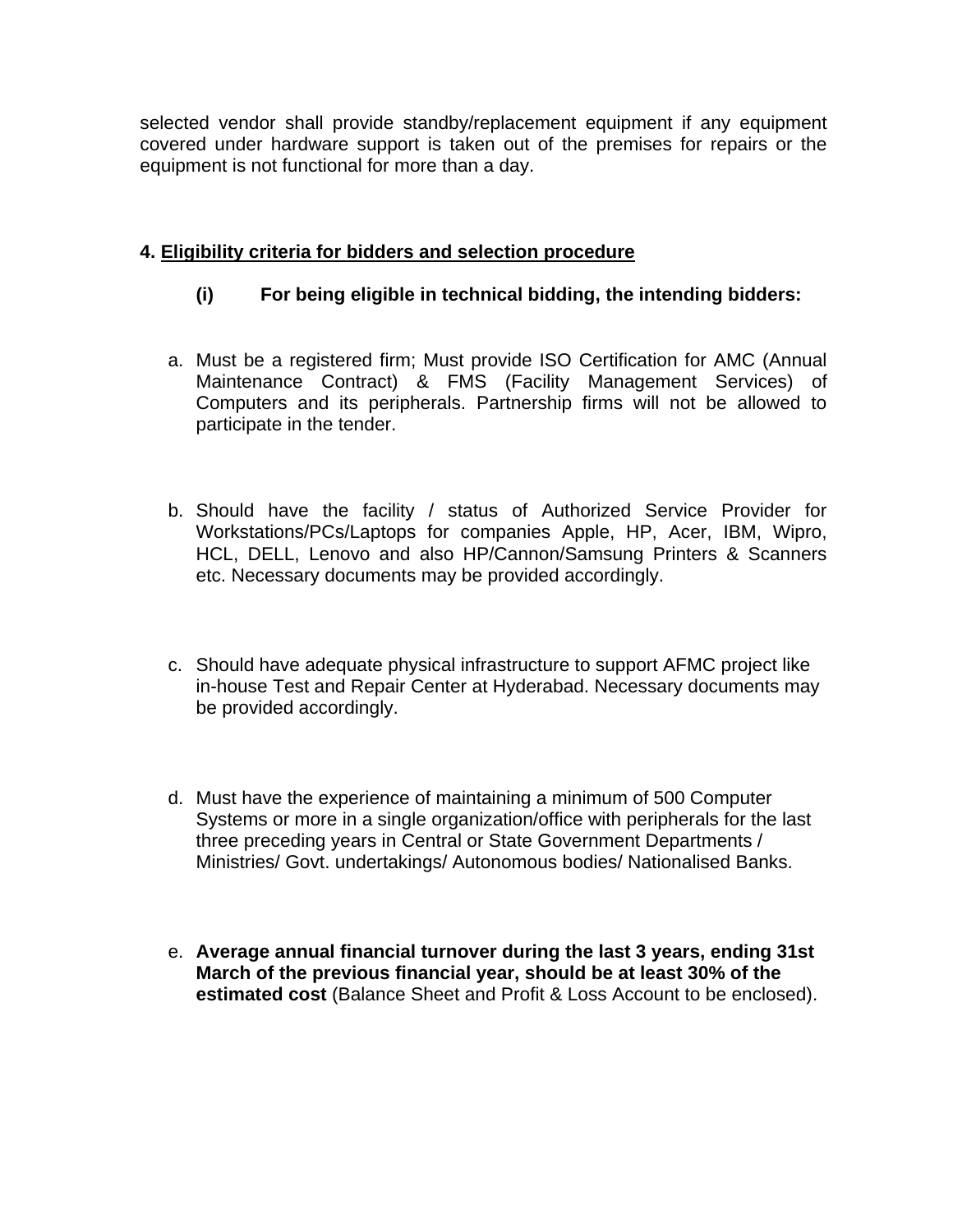- i) At least three years experience in Central/State Govt. Dept./PSUs or reputed private organsations ( copies of work orders to be provided as evidence) as mentioned below:
- Three similar completed works costing not less than the amount equal to 40% of the estimated cost.

#### OR

 Two similar completed works costing not less than the amount equal to 50% of the estimated cost.

#### OR

- One similar completed work costing not less than the amount equal to 80% of the estimated cost.
- f. Should have experience in AFMC services with 500 computer systems in the past three years anywhere in the country preferably for Government organsiations (copies of work orders to be provided as evidence).
- g. Should have valid license, PAN No., GST Registration certificate.
- h. Must submit for Rs. 50,000/- in favour of NIRDPR, Hyderabad in original before the last date and time specified for bid submission.
- i. Should not have been blacklisted by any of the Government/Semi Government/ Private Organsiations/ Autonomous Bodies.
	- (ii) Bidders who qualify on the basis of above criteria shall be shortlisted. Financial bids of only such short-listed bidders shall be downloaded.
	- (iii) The bidder who has accepted all the terms and conditions of contract unconditionally in the format prescribed at ANNEXURE- V and whose financial bid including all the taxes/ charges is found to be the lowest shall be selected for award of contract.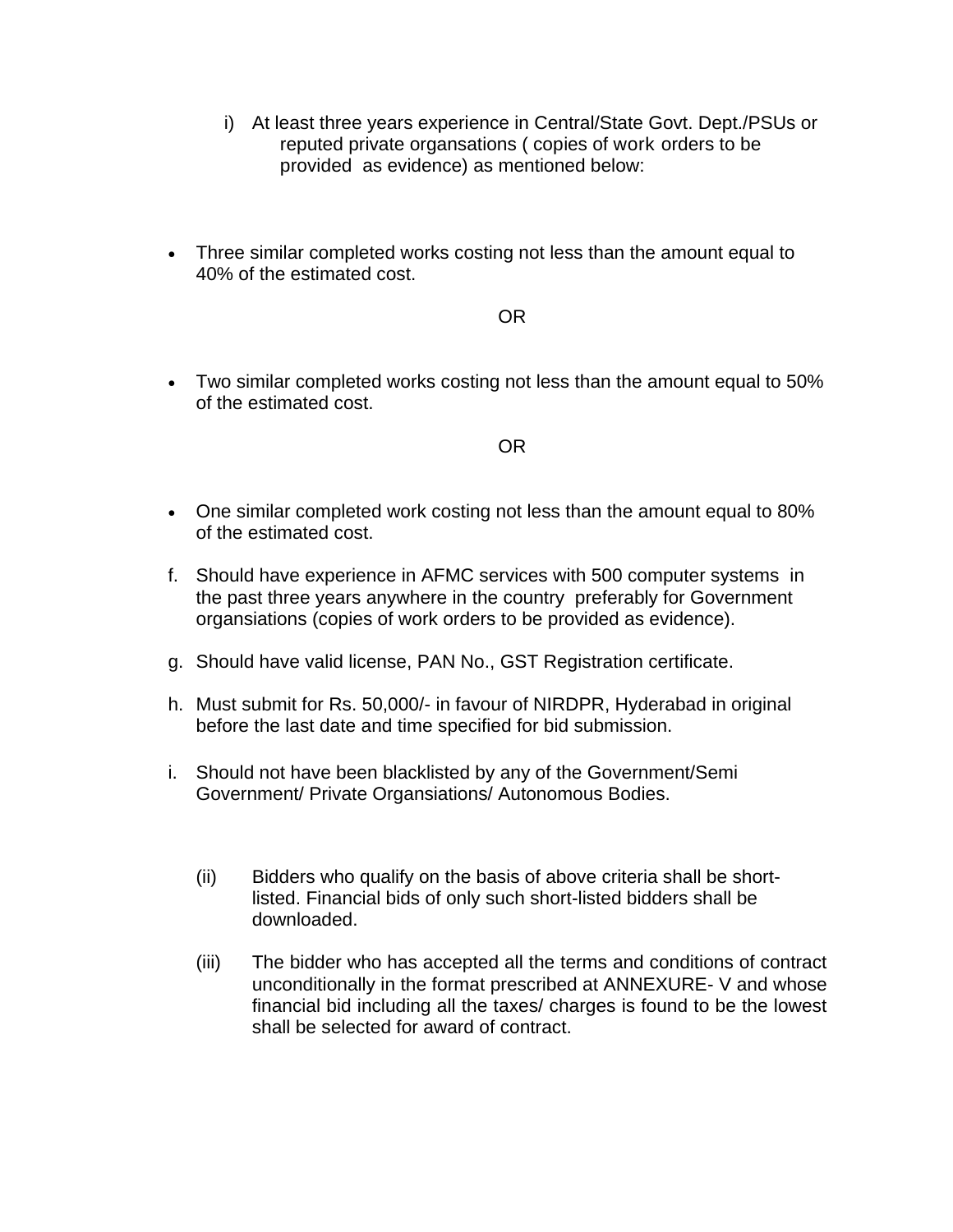### **5. Annual Maintenance and Facility Management Service requirement:**

- **i)** The service provider shall service and maintain the computer systems, printers and scanners, network equipment etc., and keep the equipment in good running condition. All the software used should also be reloaded and maintained as and when necessary. If the problem is not rectified within 24 hours, stand by system/OME parts are to be arranged until such repair or other. Failure to adhere to this clause will render the bidder liable for 10%deduction the AFMC bills.
- **ii)** The servicing should include preventive and proactive maintenance of equipment's /systems/Printers/Scanners, network equipment. Including quarterly cleaning of outer parts/covers with appropriate non-corrosive cleaner. Vacuum cleaning of the internal areas of the workstations.
	- a. Hardware & software, network trouble shooting.
	- b. Installation and up-gradation of system software.
	- c. Performance monitoring, fine tuning and optimization.
	- d. Support for WIN 7,8,10 / Linux/Mac
- iii) AFMC shall cover each and every part including plastic body and parts, replacement of any part necessary for keeping the computer systems active and free from any defects/disturbance. The replacement of all defective parts with good quality and OEM branded parts will be done by the service provider without any extra charge. Used / Repaired/ refurbished parts of any other brand from any other source are not acceptable. The following should be taken into consideration:
	- a. Hardware This would include the actual components/assemblies/sub- assemblies of all equipments i.e. the mother board, processor hard disk, monitor, laptop screen, laptop battery, laptop power button, mouse, Keyboard, DVD/CD-ROM, etc. other accessories, Connectors/ Cords and any other physical appliances required for running the computers etc.
	- b. Peripherals This would include printer (LaserJet, inkjet) of which includes Teflon sheets, pressure rollers, pick-up rollers etc., DVD/CD-Writer, Network Interface Card, scanners, Speakers and any other unspecified but existing item in the System.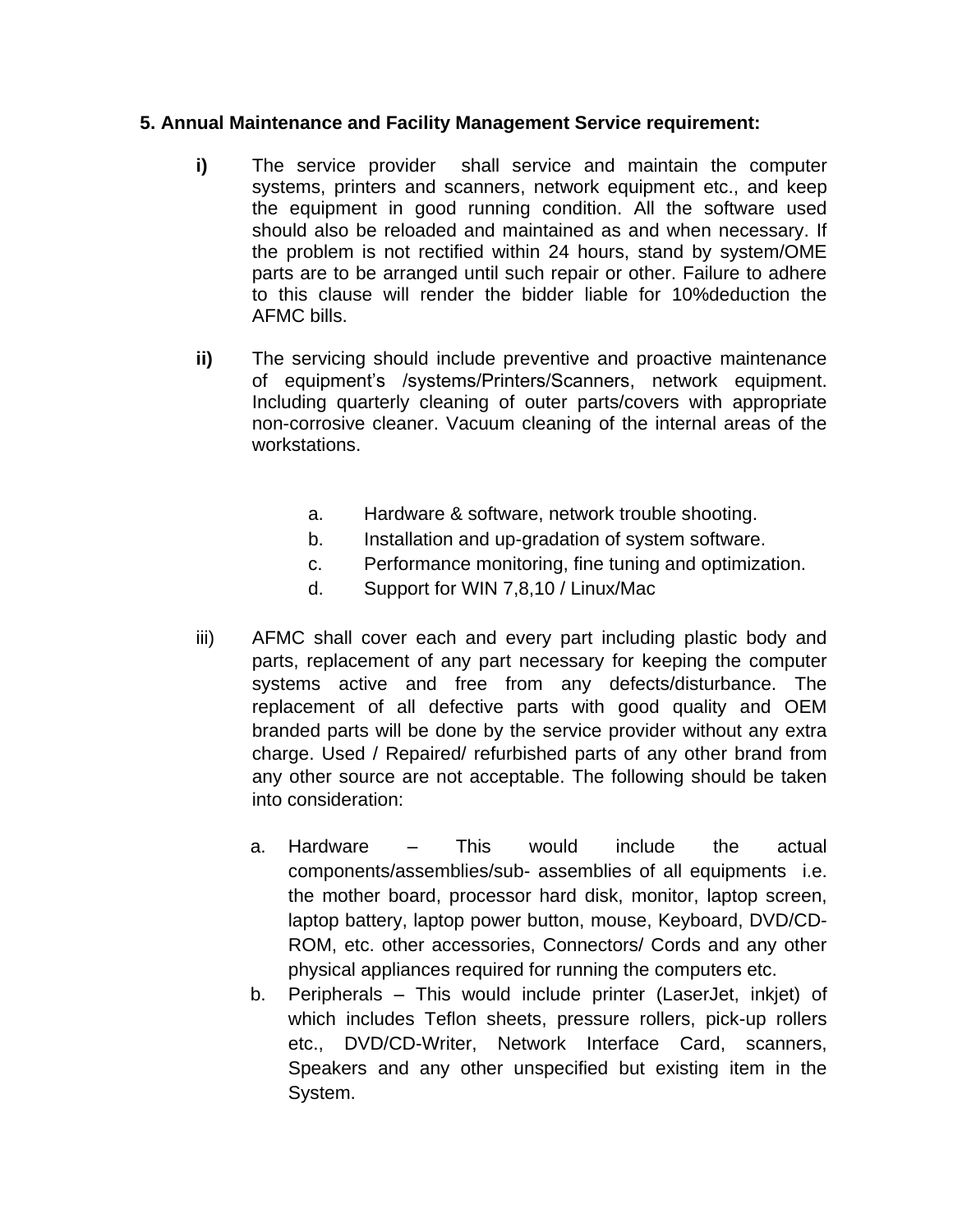- c. Software This would include all the software related to Operating Systems, System Software, and any other unspecified software required to run the components/peripherals/applications etc. This would also include the application software installed in the computers.
- d. Services This would include back-up and file recovery solution, cleaning of the computer system/s and peripherals, disaster recovery solutions, general antivirus checks and regular maintenance like running diagnostics tests to ensure if all the components are working fine/efficiently.
- e. Network support: include switches/wi fi devices/LAN I/O ports, existing cabling support.
- iv) The service provider is required to maintain adequate stocks of spares to meet the requirements. NIRD&PR reserves the right to verify the stocks at any point of time. In case the parts/equipment to be repaired or replaced are not available, service provider may use equal or higher configuration parts with the approval of authorized officer of the institute. All compatibility issues are the responsibility of the service provider.
- v) Preventive maintenance will be carried out for all systems/servers/laptops/ network and peripherals covered under the contract in every quarter (i.e. three months) a record of which is to be maintained by the service provider.
- vi) The Institute reserves the right to delete some of the existing systems or network include additional number of systems i.e. Desktops/laptops/servers, printers, network devices and scanners etc., into the AMC during the period of rate contract.
- vii) The service provider should maintain a log book for each system. The following items should be reflected in the Log Book:
	- a. Process Documentation.
	- b. Call Register.
	- c. Call Summary.
	- d. Call pending report.
	- e. Equipment Log.
	- f. Engineer attendance report.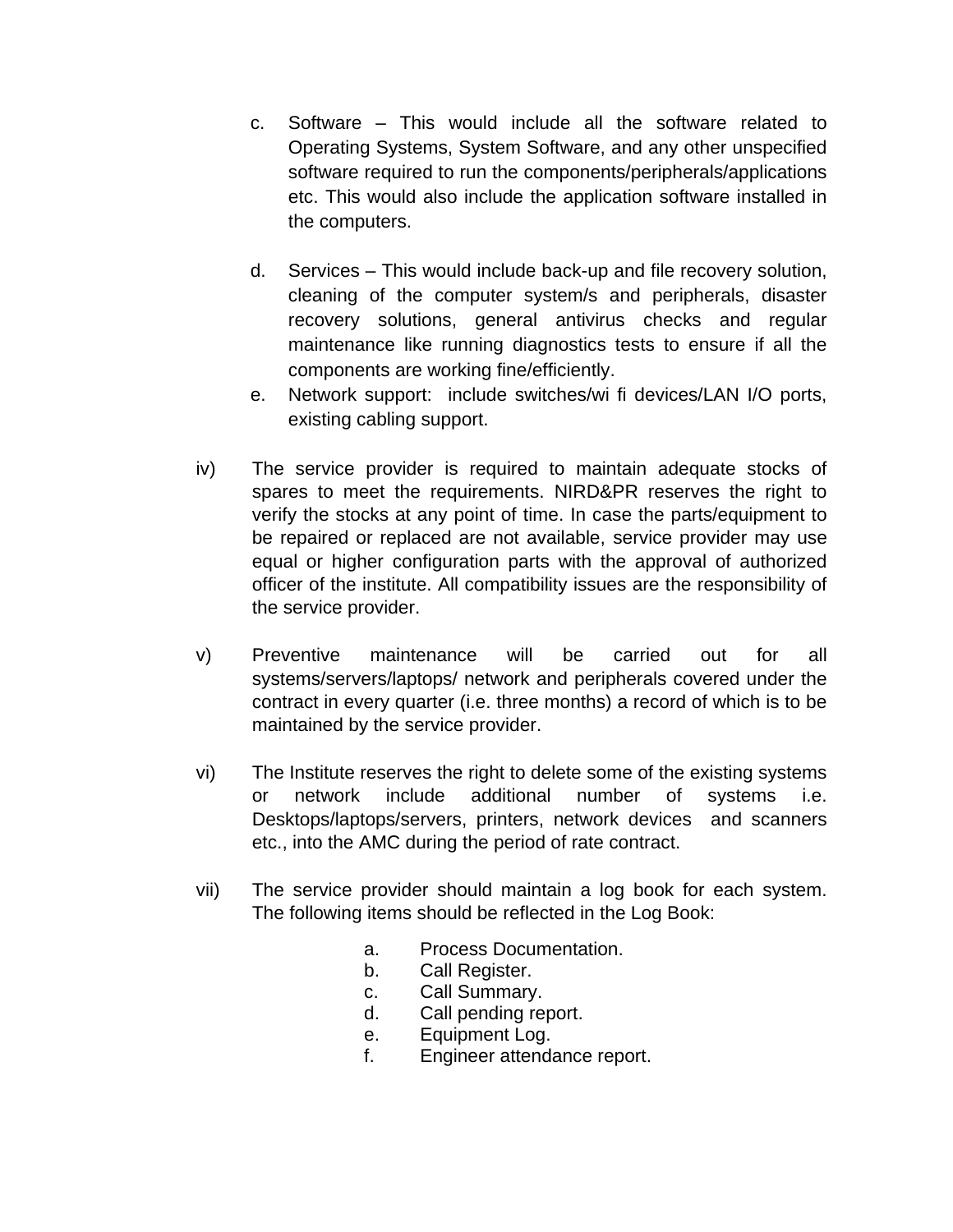- viii) The service shall be provided from Monday to Saturday from 8.00 am to 7.00 pm. The service provider or his employees or authorized representative can attend to the service at all reasonable times to inspect and service the equipment covered under this bid. As and when VIP programmes the AFMC Engineers should attended and reported to the the authorized representative of CICT, NRIDPR.
- ix) The service provider has to deploy 4 Certified and Qualified Resident Service Engineers on full time basis on all working days as aforementioned with following skill set.

Sr. System Administrator (with 4 years experience) – 1 no. Printer /Scanner Engineer (with 2 years experience) – 1 no. System Engineers (with 2 years experience)  $-2$  no.

The bidder may provide the staff details as per Annexure-IV.

If the engineer deployed by your firm found to be not efficient to work in the environment or not skilled, your firm should replace the engineer immediately.

- x) The engineer must be equipped with mobile phone by company for quick communication. If any engineer is required to take leave, a suitable replacement would have to be provided by the contracting firm.
- xi) The Engineer shall maintain a daily record of complaints Received/Attended/Not attended through NIRPR ERP (whether received on-line or otherwise) and put up bi-weekly report on each Friday to the authorized officer of the institute and if Friday happens to be a holiday than the next working day.
- xii) The service provider's Call Escalation Matrix shall be mentioned in the quote along with the Land Line Telephone, Mobile and email addresses. A simple Toll-Free number will not do.
- xiii) Penalty as may be decided by the Director General, NIRD&PR is liable to be levied on the firm/agency who do not attend to the service as per requirement and time limit specified.
- xiv) The Institute shall enter into contract agreement indicating the type/model of equipment to be repaired/serviced in favour of the successful bidder.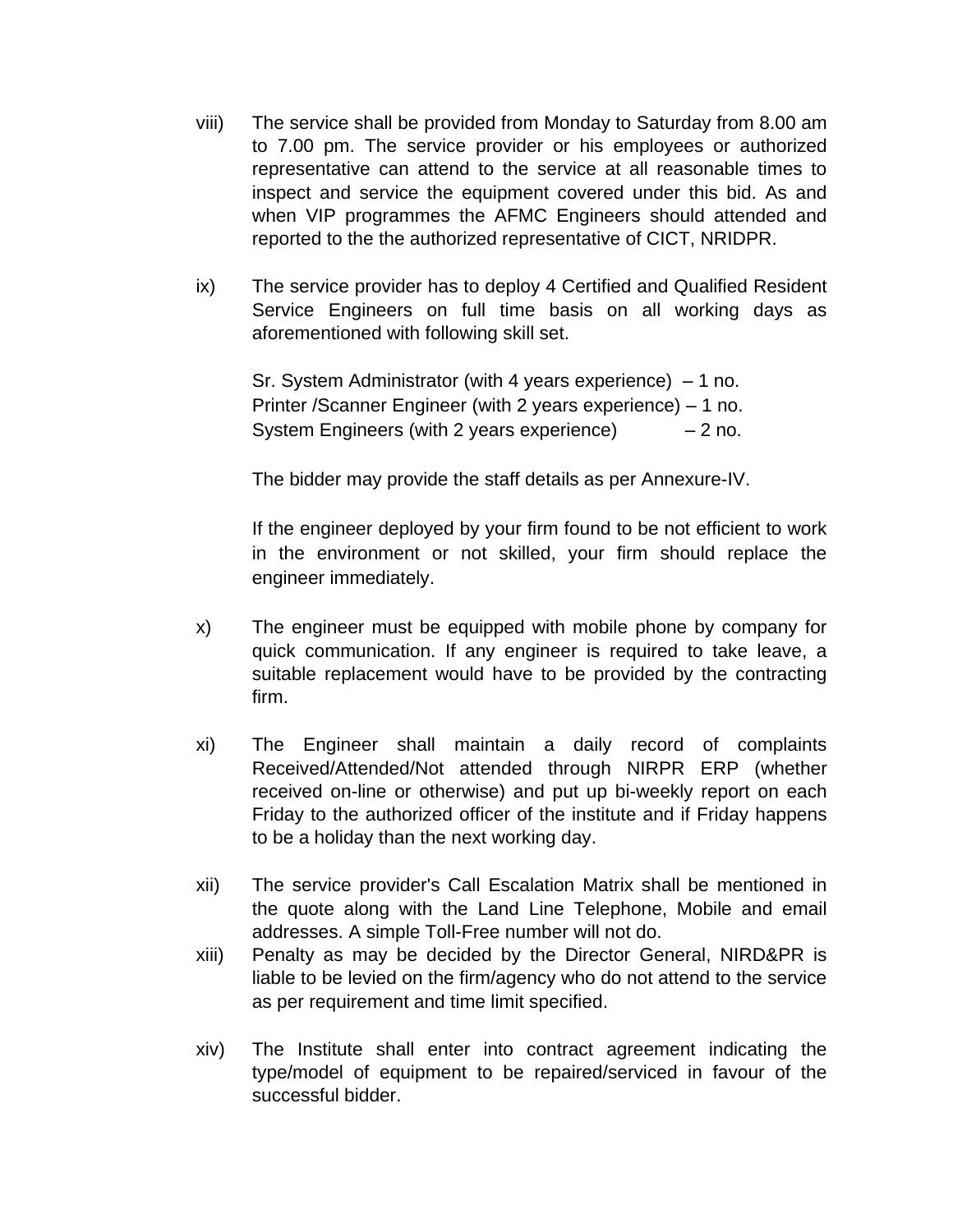- xv) Deduction will also be made from the bill of the empanelled firm on account of any damages occurred during the service.
- xvi) In case the Institute replaces the existing systems with new systems, the service provider has to maintain software etc., for which warranty is getting expired and the amount will be paid accordingly on pro rata basis from the date of replacement of the systems.
- xvii) The obsolete hardware during the AMC period has to be made as scrap after a particular period.
- xviii) The details of Computer Systems, printers, scanners, laptops, network equipment, tabs, software etc., to be covered under AFMC are mentioned in Annexure-III.

#### **5. Other terms and conditions:**

- **i)** The selected bidder shall have to deposit 10% of the value of the contract awarded through Demand Draft drawn in favour of NIRDPR, payable at Hyderabad or bank guarantee for equal amount as performance security.
- **ii)** The Contract period would be for 3 years and the Contract may be renewed for two more year with same terms and conditions under mutual agreement. However, the Contract can be terminated during the AMC period on unsatisfactory maintenance levels with a one month notice period.
- **iii)** Uptime commitment shall be 95%.
- **iv)** 95% of the Calls to be closed on the same day and balance within 24 hours.
- **v)** Penalty: If system is completely down for more than a day, penalty @1% of quarterly maintenance charges will be deducted per day from the Bills. Penalty will also be calculated in case of absence of any Onsite Service Engineer- per day per person if the engineer is absent and no alternate arrangement is done.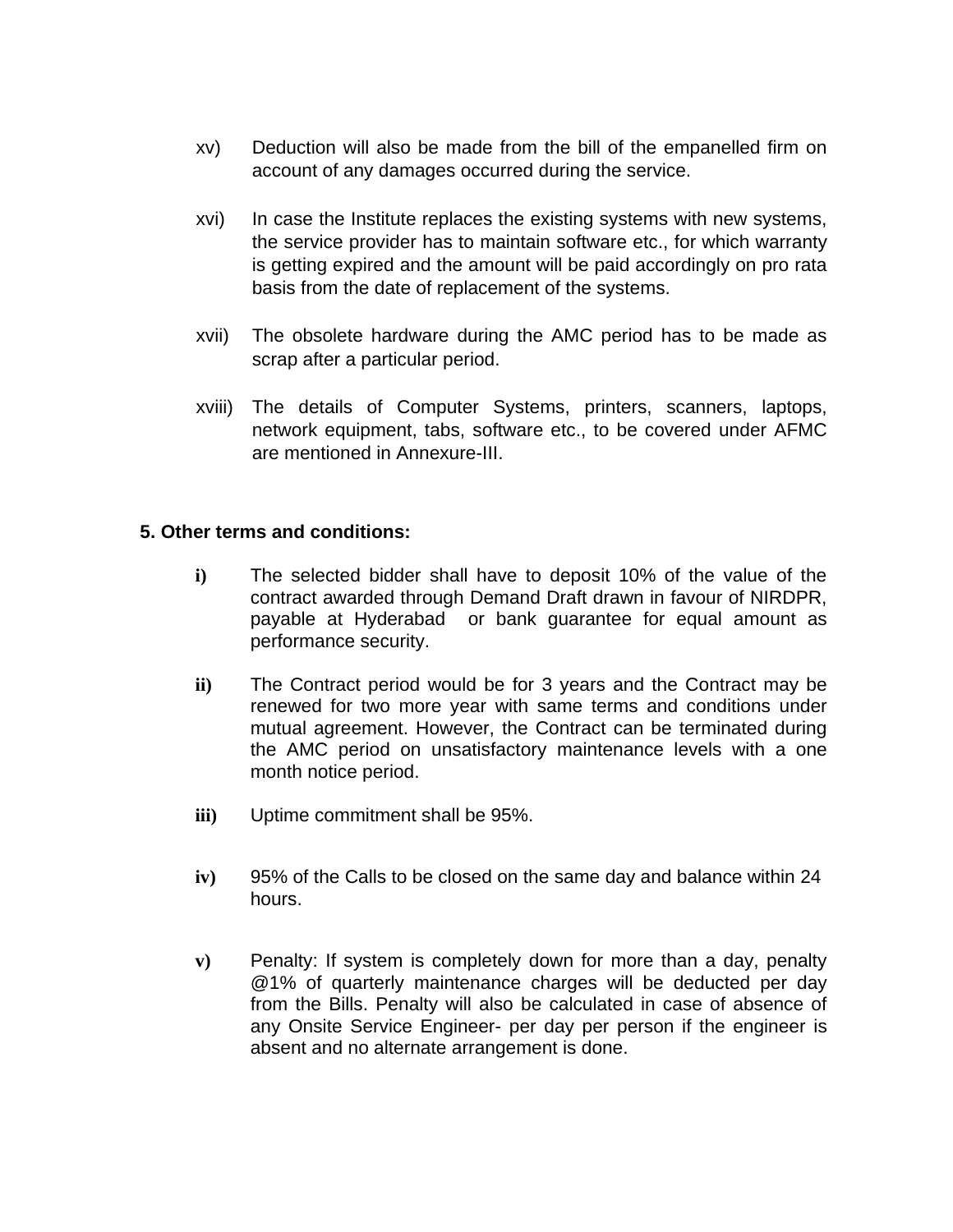- **vi)** The list of items to be covered under AMC are listed in Annexure-III.
- **vii)** Any additions and / or deletions from the List would be considered on a pro-rata basis in the quarterly payment.
- **viii)** The Bidder shall maintain the IT infrastructure in good operating condition in accordance with the List attached as per Annexure-III, which includes the hardware under Warranty also.
- **ix)** The Support personnel shall attend Level 1 calls of equipments which under Warranty with other vendors and co-ordinate with them to solve the complaints and to monitor the complaints.
- **x)** Monitoring of calls resolution will be done on a daily basis.
- **xi)** Any calls from important locations like DG, DDG, Director (FM) & FA, Registrar & Director (Admn.) and key departments like Admn. and Accounts would be given immediate priority.
- **xii)** Vendor shall maintain all the machines satisfactorily till the end of the AFMC tenure and handover all inventory in good working condition to the next vendor, in case the AFMC is not extended or is terminated.
- **xiii)** If any part or item got damaged by the resident engineers, the same should be repaired / replaced free of cost by the vendor. Any other loss caused by them should also be borne by the vendor.
- **xiv)** Payment shall be released quarterly at the end of each quarter against submission of Invoice after deducting Penalty if any.
- **xv)** All pending complaints shall be resolved before the next Bill settlement.
- **xvi)** The maintenance shall be carried out by the vendor without subletting it to a franchisee – sub-contractor.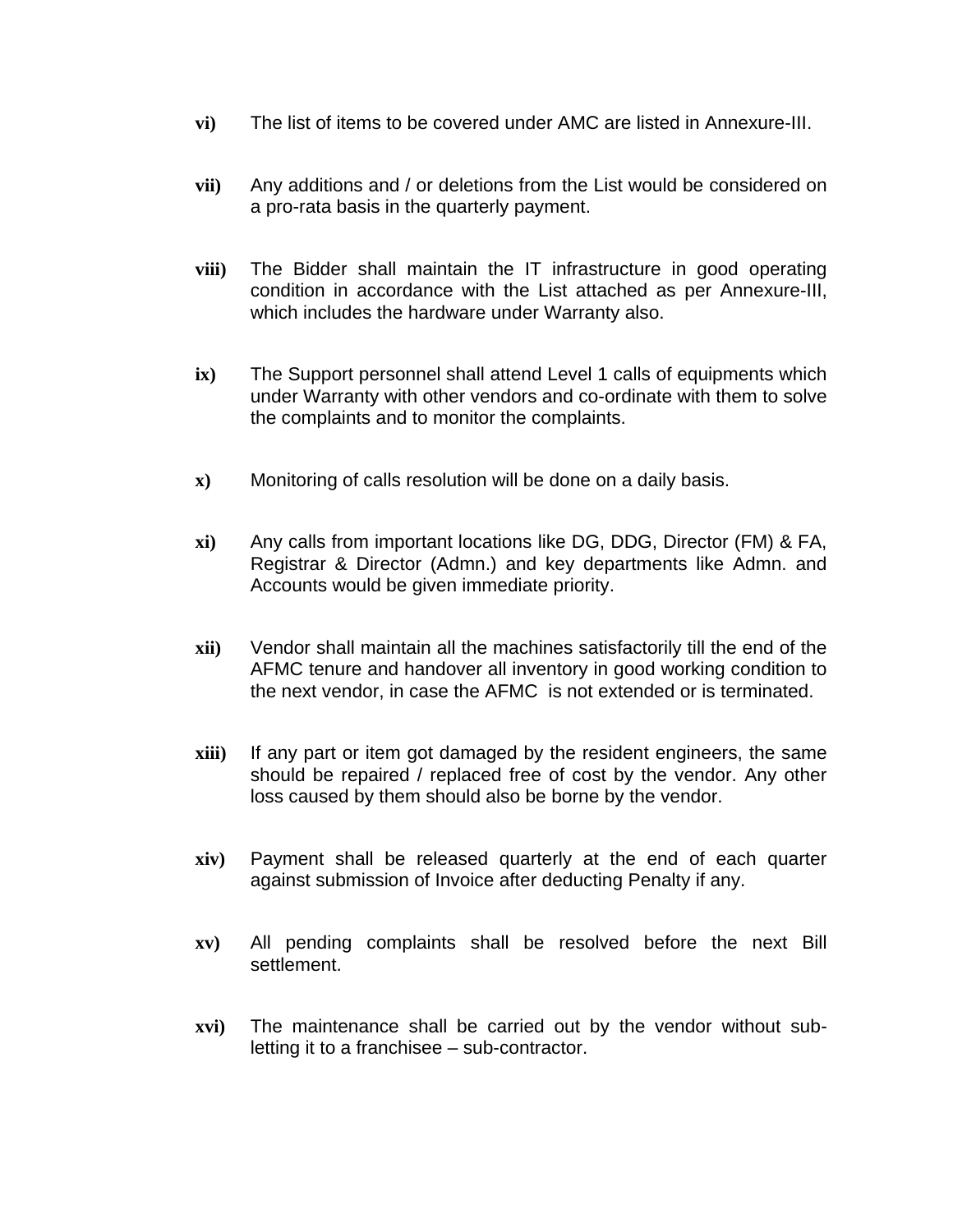- **xvii)** The Bidder shall maintain security and privacy of data in the Hardware equipments & Software.
- **xviii)** The successful bidder has to sign an Agreement with NIRDPR and the said requirements, terms and conditions of the tender document will be an integral part of the agreement.
- **xix)** In case of unsatisfactory skill sets or performance, NIRDPR would request in writing to replace AFMC resource within 30 days notice Period. The vendor will make efforts to resolve resource nonperformance and if required replace the resource within the notice period. AFMC personnel should desist from operating/changing/deleting any critical data in different software systems.
- **xx)** Payment terms: Payment will be made on quarterly basis against submission of Invoice and based on evaluation of performance after completion of said quarter on deduction of applicable penalty if any.
- **xxi)** The bidder shall pay the salary & wages to their employees deputed at NIRDPR as per Labour Laws. All statutory dues eg: PF, ESI, Workmen compensation, personal insurance shall be the responsibility of the bidder.
- **xxii) Arbitration:** in the event of any dispute arising under these conditions or any conditions contained in the Purchase Order or in connection with this contract, the same shall be referred to the sole arbitration of the Director General or some other persons appointed by him. The award of the arbitrator shall be final and binding on the parties to this contract.
- **xxiii) Jurisdiction:** The order executed will be subject to Indian law and local courts at Hyderabad only.
- **xxiv)** Any queries relating to the tender document and the terms and conditions contained therein should be addressed to the Tender Inviting Authority or the relevant contact period.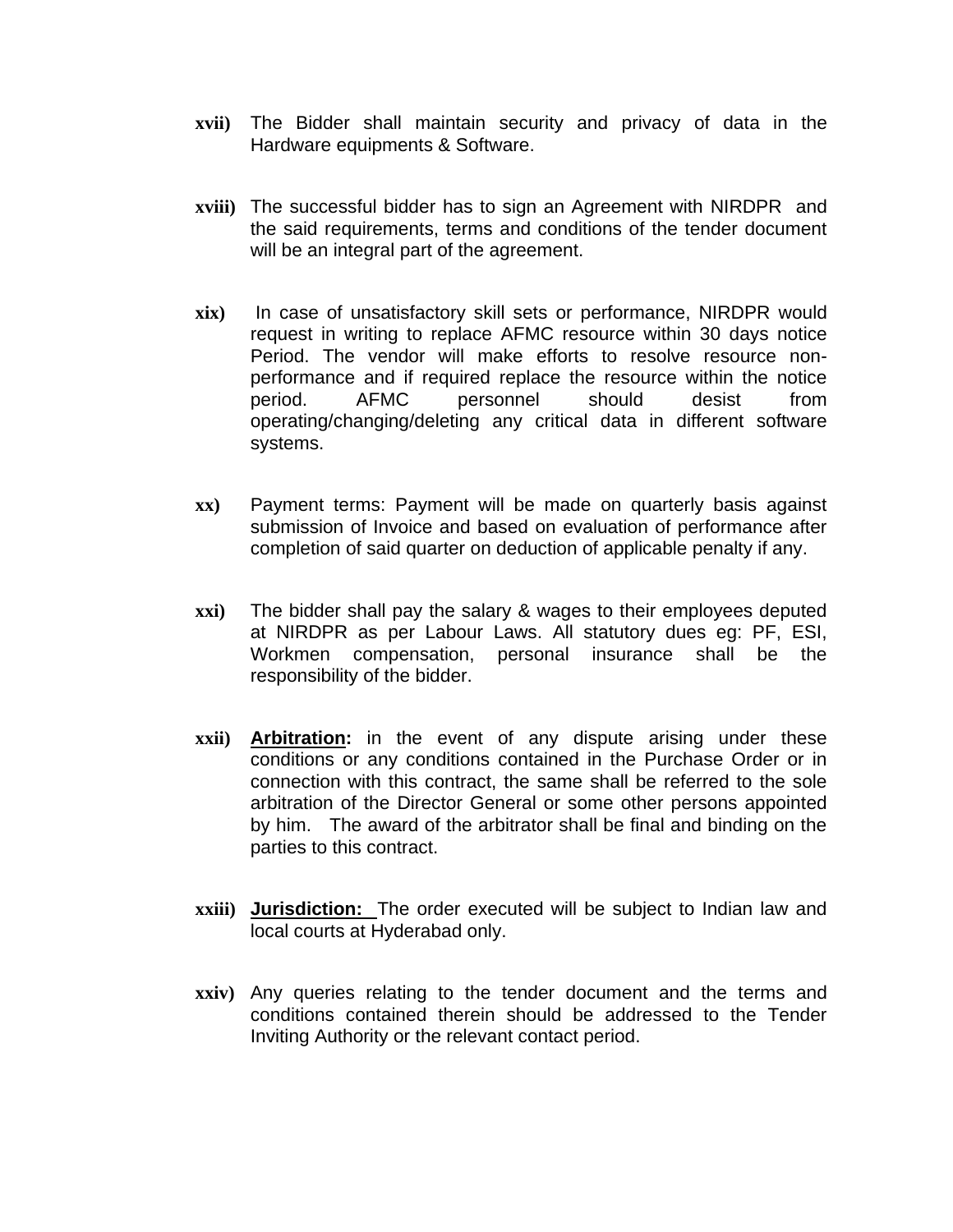**xxv)** Director General, NIRD&PR reserves the right to reject any or all the quotations received without assigning any reasons whatsoever.

**ASST. REGISTRAR (T)**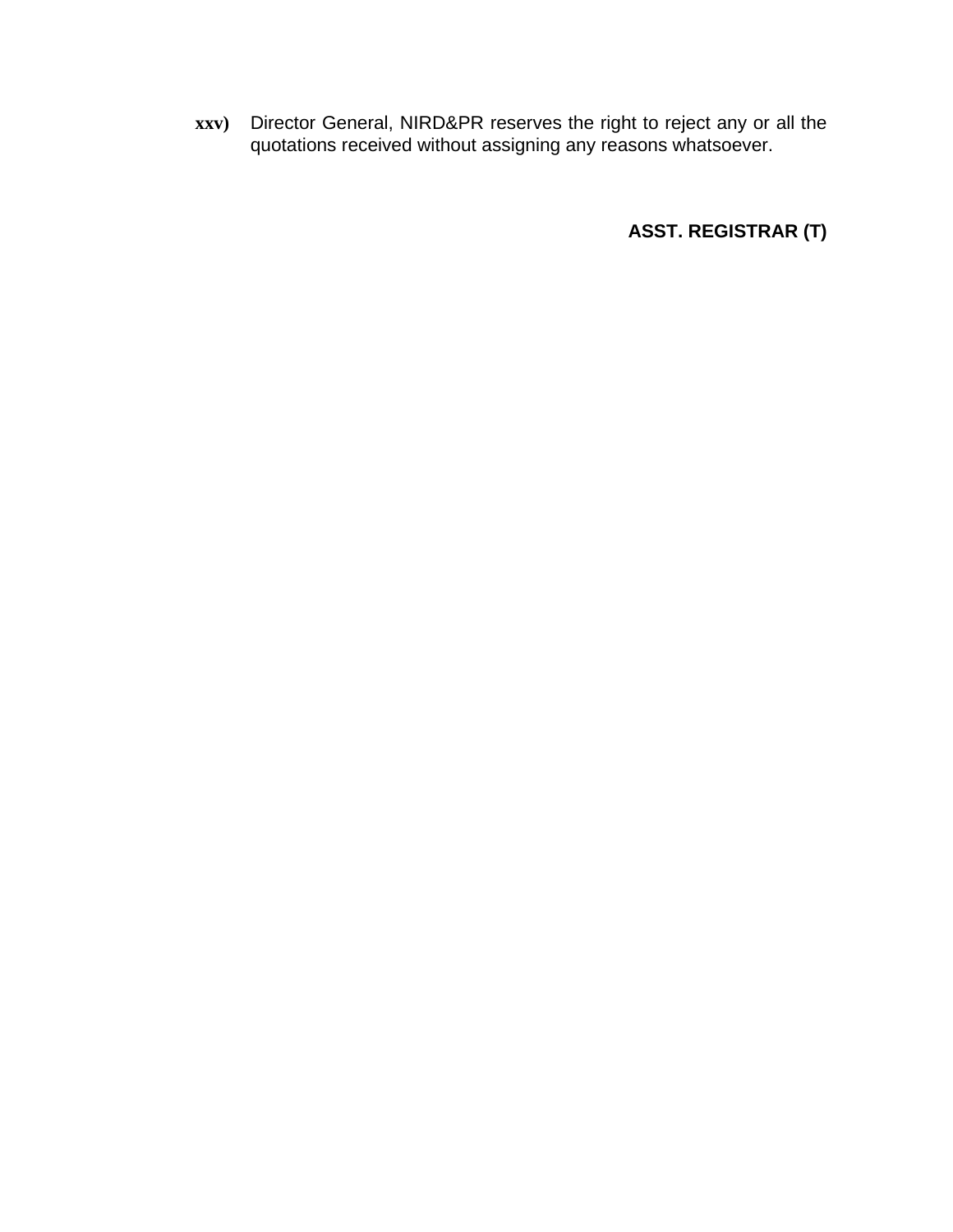# **ANNEXURE-I**

# **TECHNICAL BID**

# **FOR PROVIDING AFMC FOR COMPTUERS, PRINTERS, SCANNERS ETC.,**

| SI.              | <b>Particulars</b>                          | Information to be supplied by |
|------------------|---------------------------------------------|-------------------------------|
| No.              |                                             | the intending bidder          |
| 1.               | Name of the Company/ Firm                   |                               |
| 2.               | Address of the Company/ Firm                |                               |
|                  | (a) Postal                                  |                               |
|                  | (b) Telephone/ Fax/ Mobile No.(s)           |                               |
|                  | (c) E-mail ID                               |                               |
|                  | (d) Website address, if any                 |                               |
| 3.               | Type of the Company/ Firm                   |                               |
| $\overline{4}$ . | Owner of the Company/ Firm                  |                               |
| 5.               | (a) Year of establishment of the Co. / Firm |                               |
|                  | (b) For how long the Co./ Firm has been     |                               |
|                  | providing AFMC services to Government/      |                               |
|                  | Semi-Govt./large private organizations?     |                               |
|                  | (proof to be submitted)                     |                               |
|                  | (c) Does the Co. / Firm have valid licence  |                               |
|                  | to provide such services? Please            |                               |
|                  | mention licence No., issue date and         |                               |
|                  | issuing authority. (proof to be             |                               |
|                  | submitted)                                  |                               |
|                  | PAN No.<br>(e)                              |                               |
|                  | VAT / Sales Tax / TIN Regd. No.<br>(f)      |                               |
|                  | Service Tax Regd. No.<br>(f)                |                               |
| 6.               | Details of staff                            |                               |
|                  | Managerial                                  |                               |
|                  | Service Engineers (Nos.)                    |                               |
| 7.               | Details of Demand Draft submitted           |                               |
|                  | towards Bid Security/ Earnest Money         |                               |
|                  | Deposit for ₹ $\sqrt{2}$                    |                               |
| 8.               | Annual Turnover during the preceding        | Year<br>Turnover (in ₹lakh)   |
|                  | three years i.e. 2016-17, 2017-18 and       | 2016-17                       |
|                  | 2018-19(copy of audited Balance Sheet       | 2017-18                       |
|                  | and Profit & Loss Account to be submitted)  | 2018-19                       |
| 9.               | Did the Co. / Firm get Income Tax           |                               |
|                  | Assessment returns for the years 2017-18,   |                               |
|                  | 2018-19 and 2019-20 (copy ITCC for          |                               |
|                  | each year to be submitted)                  |                               |
| 10.              | Has the Co. / Firm ever been blacklisted?   |                               |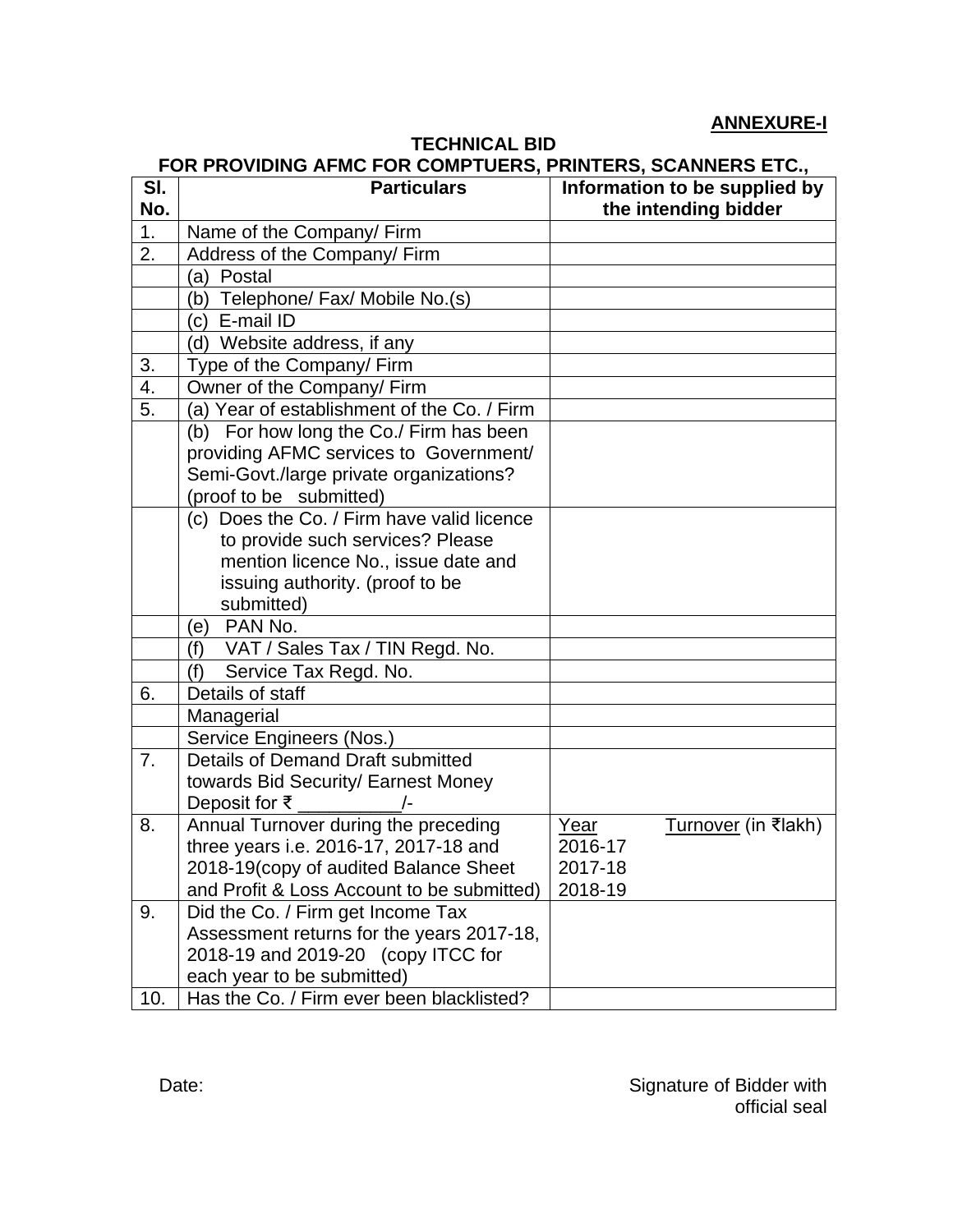**Annexure-II**



#### **NATIONAL INSTITUTE OF RURAL DEVELOPMENT & PANCHAYATI RAJ**

(Ministry of Rural Development, Govt. of India)

Rajendranagar, Hyderabad - 500030.

| . |
|---|

| <b>Tender Inviting</b><br>Authority | National Institute of Rural and Development,<br><b>Hyderabad</b>                                            |
|-------------------------------------|-------------------------------------------------------------------------------------------------------------|
| <b>Tender Title</b>                 | TENDE FOR THE SERVICES OF ANNUAL FACILITY<br><b>MANAGEMENT CONTRACT (AFMC) FOR IT</b><br><b>PERIPHERALS</b> |
| <b>Bidder Name:</b>                 |                                                                                                             |

#### **PART-II: Financial Bid**

I / We hereby offer to provide Annual Facility Management Contract (AFMC) for maintaining computer systems, printers, scanners, network equipment etc., at the price hereunder quoted and agree to hold this offer open for a period of one year. I/We shall be bound to provide the said AFMC hereby offered upon the issue of the Work Order communicating the acceptance thereof on or before the expiry of the above period, the terms as may be specified in the said Work Order communicating the acceptance. The rates quoted are as follows:

| SI. | Description / Model           | Qtv. |            | AFMC unit   Total AFMC |
|-----|-------------------------------|------|------------|------------------------|
| No. |                               |      | price (Rs) | charges $p.a.$         |
|     | AS PER LIST AT ANNEXURE - III |      |            |                        |

- 1. Further, we accept all the terms and conditions of the documents in bid form and this acceptance shall prevail over any other conditions, if any given in our bid.
- 2. We undertake to provide annual maintenance for computer systems, printers, laptops, scanners etc., as per the requirement as indicated in the work order. The rates quoted will be valid for one year from the date of agreement and can be extended for one more year subject to mutual agreement.
- 3. The rates quoted are inclusive of all taxes, charges for repairs including all spares and servicing of equipment.

 SIGNATURE OF THE BIDDER & SEAL

Date: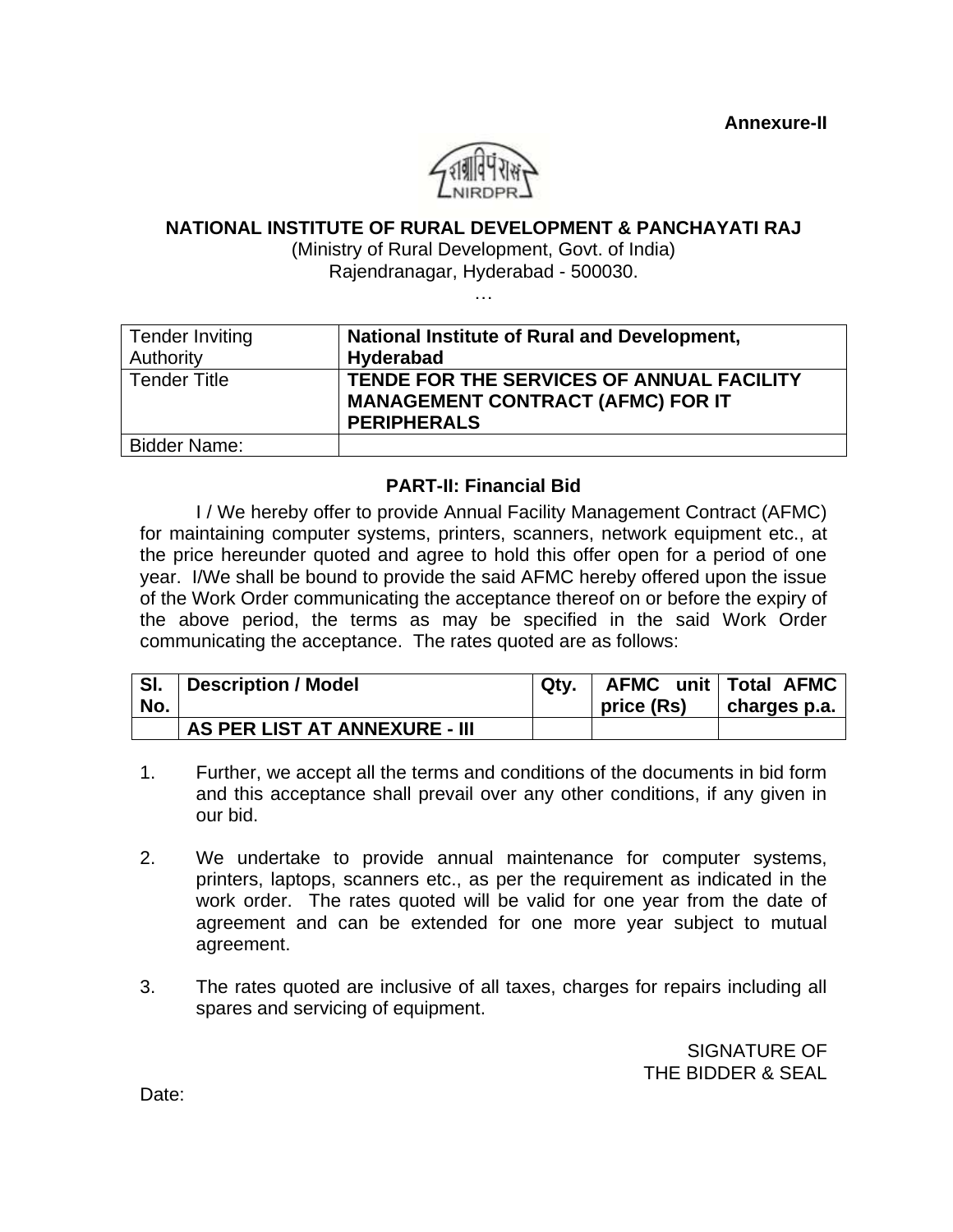#### **Statement indicating the details of Computer Systems, Software, network equipment etc., that should be covered under AFMC**

**I. Desktop (Total: 466)**

| Sno            | <b>Make</b>   | <b>Model</b>            | <b>QTY</b>     |
|----------------|---------------|-------------------------|----------------|
| $\mathbf 1$    | Apple         | <b>MAC MINI 2104</b>    | $\overline{2}$ |
| $\overline{2}$ | Apple         | <b>MAC PRO CYLINDER</b> | $\overline{2}$ |
| 3              | Dell          | 3470                    | 1              |
| $\overline{4}$ | Dell          | 7060                    | 1              |
| 5              | Dell          | <b>DELL</b>             | 3              |
| 6              | Dell          | OPTILPEX 990            | $\overline{2}$ |
| $\overline{7}$ | Dell          | OPTIPLEX 3040           | 1              |
| 8              | Dell          | OPTIPLEX 3046           | $\overline{2}$ |
| 9              | Dell          | <b>OPTIPLEX 390</b>     | 3              |
| 10             | Dell          | OPTIPLEX 5060           | 38             |
| 11             | Dell          | <b>OPTIPLEX 990</b>     | 37             |
| 12             | Dell          | OPTIPLEX3040            | 1              |
| 13             | Dell          | <b>VOSTRO</b>           | $\overline{2}$ |
| 14             | Dell          | <b>VOSTRO 230</b>       | 6              |
| 15             | Dell          | VOSTRO 260              | 1              |
| 16             | Dell          | VOSTRO 260S             | $\overline{2}$ |
| 17             | <b>HCL</b>    | C <sub>2</sub> D        | $\overline{4}$ |
| 18             | <b>HCL</b>    | <b>INFINITI</b>         | 24             |
| 19             | HP            | 110-106IX               | 1              |
| 20             | <b>HP</b>     | 110-216IX               | $\overline{1}$ |
| 21             | <b>HP</b>     | 270-P03IN               | 3              |
| 22             | HP            | 280 g2                  | 1              |
| 23             | <b>HP</b>     | B00502010               | $\mathbf{1}$   |
| 24             | HP            | C <sub>2</sub> D        | 65             |
| 25             | <b>HP</b>     | GEN9                    | $\mathbf 1$    |
| 26             | <b>HP</b>     | <b>OLD</b>              | $\overline{2}$ |
| 27             | HP            | Z820 SERVER             | 1              |
| 28             | <b>HP AIO</b> | 20-C020IL               | 1              |
| 29             | <b>HP AIO</b> | 23-H011IN               | 1              |
| 30             | HP AIO        | HP                      | 1              |
| 31             | <b>LENOVO</b> | 10159                   | $\overline{2}$ |
| 32             | <b>LENOVO</b> | 10AA                    | $\overline{1}$ |
| 33             | <b>LENOVO</b> | <b>10KX</b>             | 1              |
| 34             | <b>LENOVO</b> | 3492H2Q                 | 1              |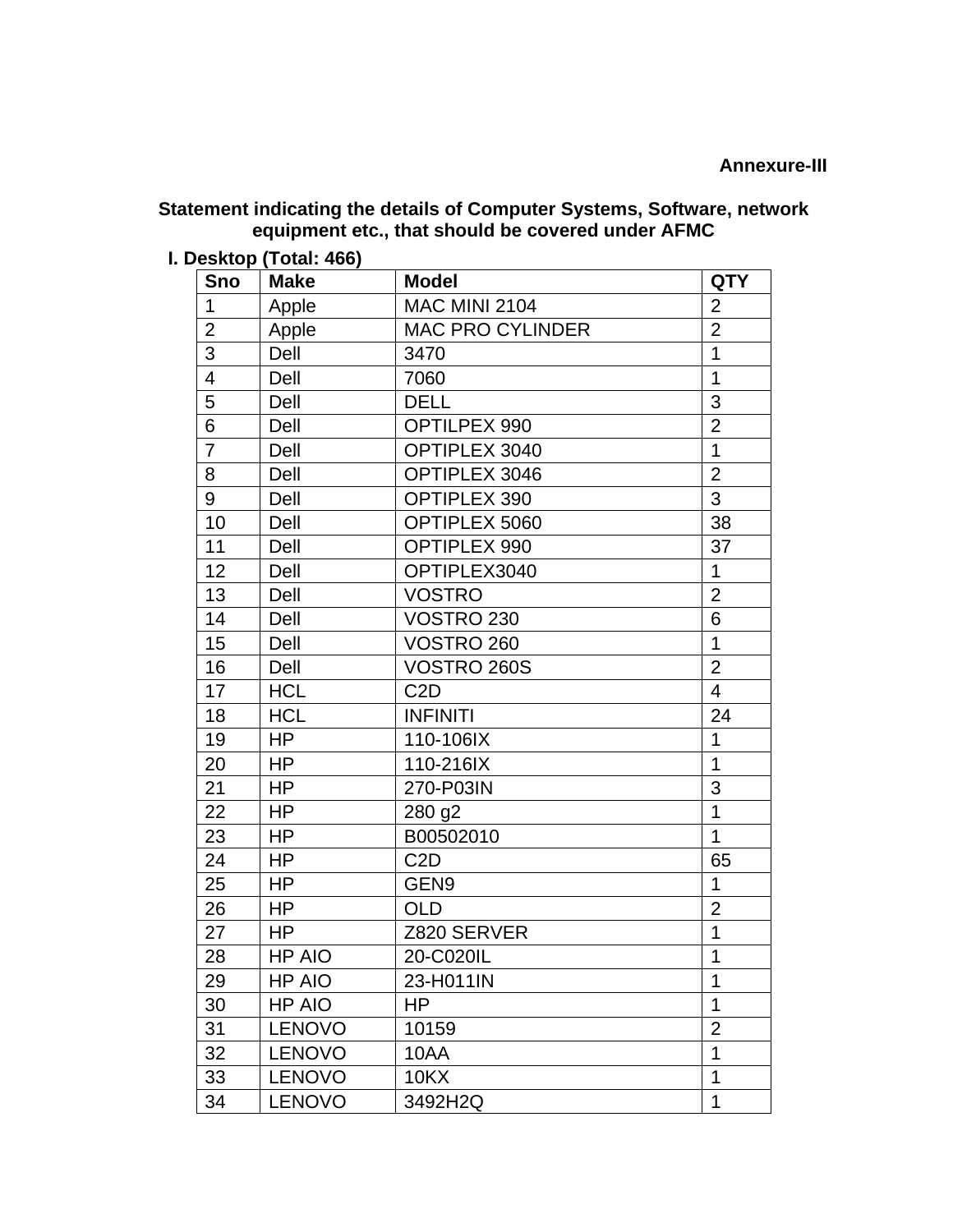| 35 | <b>LENOVO</b>     | 530S                          | 1              |
|----|-------------------|-------------------------------|----------------|
| 36 | <b>LENOVO</b>     | 90B9                          | 1              |
| 37 | <b>LENOVO</b>     | C <sub>2</sub> D              | 10             |
| 38 | <b>LENOVO</b>     | H30-50                        | 6              |
| 39 | <b>LENOVO</b>     | <b>H530S</b>                  | 3              |
| 40 | <b>LENOVO</b>     | $\overline{5}$                | 1              |
| 41 | <b>LENOVO</b>     | <b>M72E</b>                   | 29             |
| 42 | <b>LENOVO</b>     | M73                           | 134            |
| 43 | <b>LENOVO</b>     | V <sub>520</sub>              | 8              |
| 44 | <b>LENOVO</b>     | V520S                         | 13             |
| 45 | <b>LENOVO</b>     | V530                          | $\overline{7}$ |
| 46 | <b>LENOVO</b>     | <b>V530S</b>                  | 1              |
| 47 | <b>LENOVO</b>     | V533                          | 1              |
| 48 | <b>LENOVO</b>     | V534                          | 1              |
| 49 | <b>LENOVO</b>     | V535                          | 1              |
| 50 | <b>LENOVO AIO</b> | 10AE                          | 10             |
| 51 | <b>LENOVO AIO</b> | 10BB                          | 6              |
| 52 | <b>LENOVO AIO</b> | F <sub>0</sub> B <sub>2</sub> | 1              |
| 53 | <b>LENOVO AIO</b> | <b>VS1408D1GN</b>             | 1              |
| 54 | <b>LENOVO AIO</b> | C340                          | $\overline{2}$ |
| 55 | <b>WIPRO</b>      | 15                            | 6              |
| 56 | <b>WIPRO</b>      | <b>SUPERGENIUS</b>            | 7              |

# **II. Laptop (Total: 220)**

| <b>Sno</b>     | <b>Make</b>                      | <b>Model</b>       | <b>QTY</b> |
|----------------|----------------------------------|--------------------|------------|
|                | Dell                             | Vostro 2520        | 10         |
| $\overline{2}$ | Dell                             | Latitude 3540      | 22         |
| 3              | Dell                             | Vostro 3458        | 78         |
| $\overline{4}$ | Dell                             | Latitude 3400      | 12         |
| 5              | Lenovo                           | Ideapad G50-<br>80 | 2          |
| 6              | Lenovo                           | V330               | 10         |
| $\overline{7}$ | Sony                             | <b>WAIO</b>        | 1          |
| 8              | LENOVO, HP, DELL,<br><b>ACER</b> | <b>Others</b>      | 85         |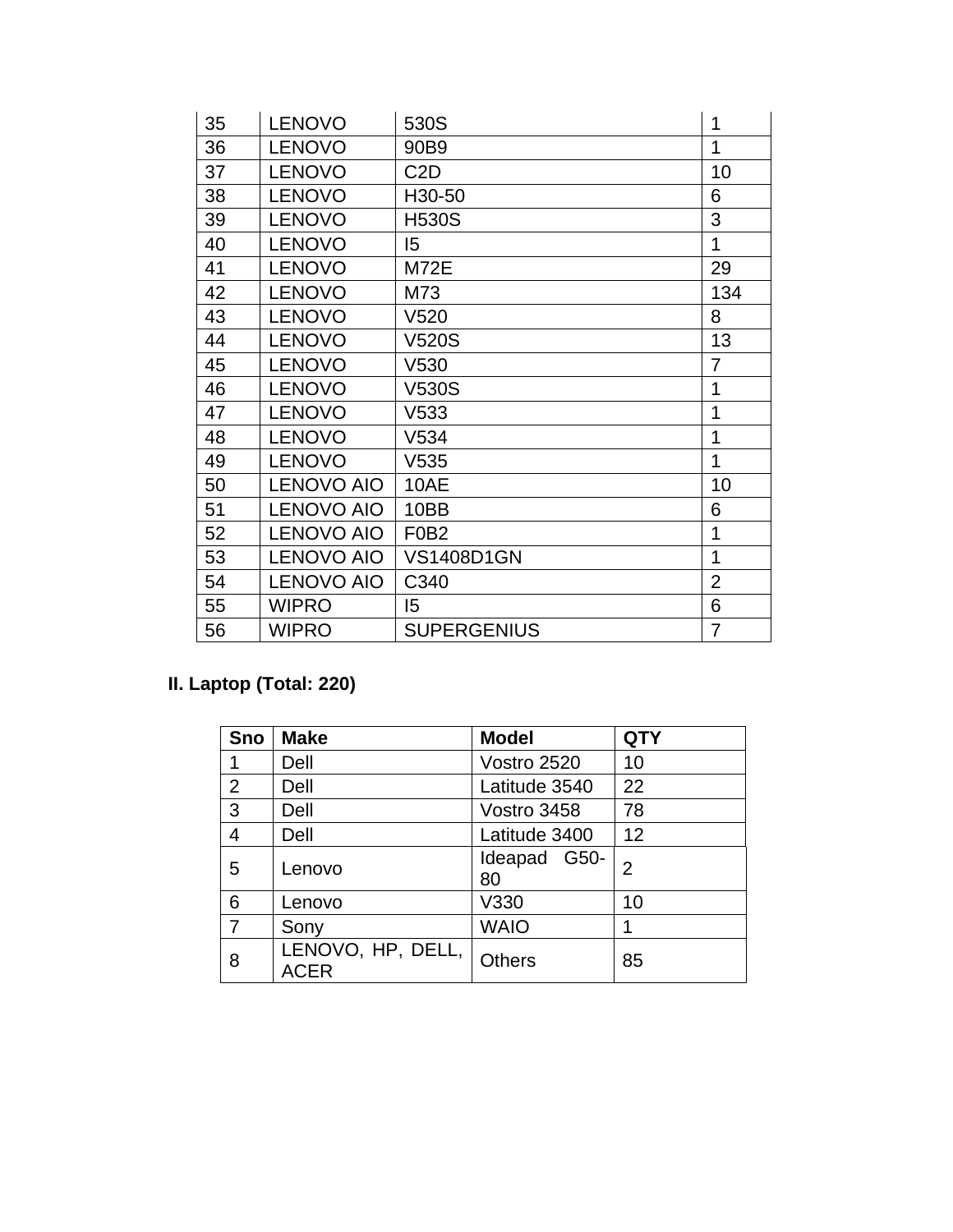# **III. Printer (Total: 221)**

| Sno            | <b>Make</b> | <b>Model</b>                        | <b>QTY</b>     |
|----------------|-------------|-------------------------------------|----------------|
| 1              | Canon       | ICMF 4820D MFP<br>Laser<br>Printer  | 5              |
| $\overline{2}$ | Canon       | image class MF226dn                 | 3              |
| 3              | Canon       | image class MF229dw                 | $\mathbf{1}$   |
| 4              | Canon       | LBP 2900b                           | 10             |
| 5              | Canon       | LBP 3108b                           | 17             |
| 6              | Canon       | <b>LBP 6230DN</b>                   | $\overline{2}$ |
| $\overline{7}$ | HP          | 400 401 DN                          | 1              |
| 8              | HP.         | 400 401 DN                          | 1              |
| 9              | <b>HP</b>   | COLOR LJ CP2025                     | 1              |
| 10             | <b>HP</b>   | COLOR LJ CP5225                     | 1              |
| 11             | HP          | CP1215 COLOR                        | 1              |
| 12             | <b>HP</b>   | CP1515N COLOR                       | 1              |
| 13             | HP          | CP1525N COLOR                       | 1              |
| 14             | HP          | DESKJET GT5810                      | 1              |
| 15             | HP          | HP Invent Laser Jet 1010            | 6              |
| 16             | HP          | HP Invent Laser Jet 1022            | 54             |
| 17             | HP          | HP Laser Jet 1020                   | 4              |
| 18             | HP          | HP Laser jet 400 MFP 425<br>dw      | $\mathbf{1}$   |
| 19             | ΗP          | HP Laser Jet 400 MFP 427<br>dw      | $\overline{2}$ |
| 20             | <b>HP</b>   | HP Laser Jet M1136 MFP              | $\overline{2}$ |
| 21             | <b>HP</b>   | HP Laser Jet P1007                  | 10             |
| 22             | <b>HP</b>   | HP LaserJet MFP M128FN              | $\overline{2}$ |
| 23             | HP          | HP LaserJet Pro 200 Color<br>M251nw | 1              |
| 24             | <b>HP</b>   | HP LaserJet Pro 400 Color<br>M451dn | $\overline{1}$ |
| 25             | ΗP          | LJ 1005 MFP                         | 3              |
| 26             | HP.         | LJ 1018                             | 8              |
| 27             | HP.         | <b>LJ 1020 PLUS</b>                 | 16             |
| 28             | HP          | LJ 1108                             | 3              |
| 29             | <b>HP</b>   | LJ 1606 DN                          | 3              |
| 30             | HP          | LJ CP1025 COLOR                     | 1              |
| 31             | HP.         | LJ M1120 MFP                        | 1              |
| 32             | HP          | LJ P1106                            | 1              |
| 33             | <b>HP</b>   | LJ P1505                            | 7              |
| 34             | ΗP          | LJ PRO 400 401 DN                   | 1              |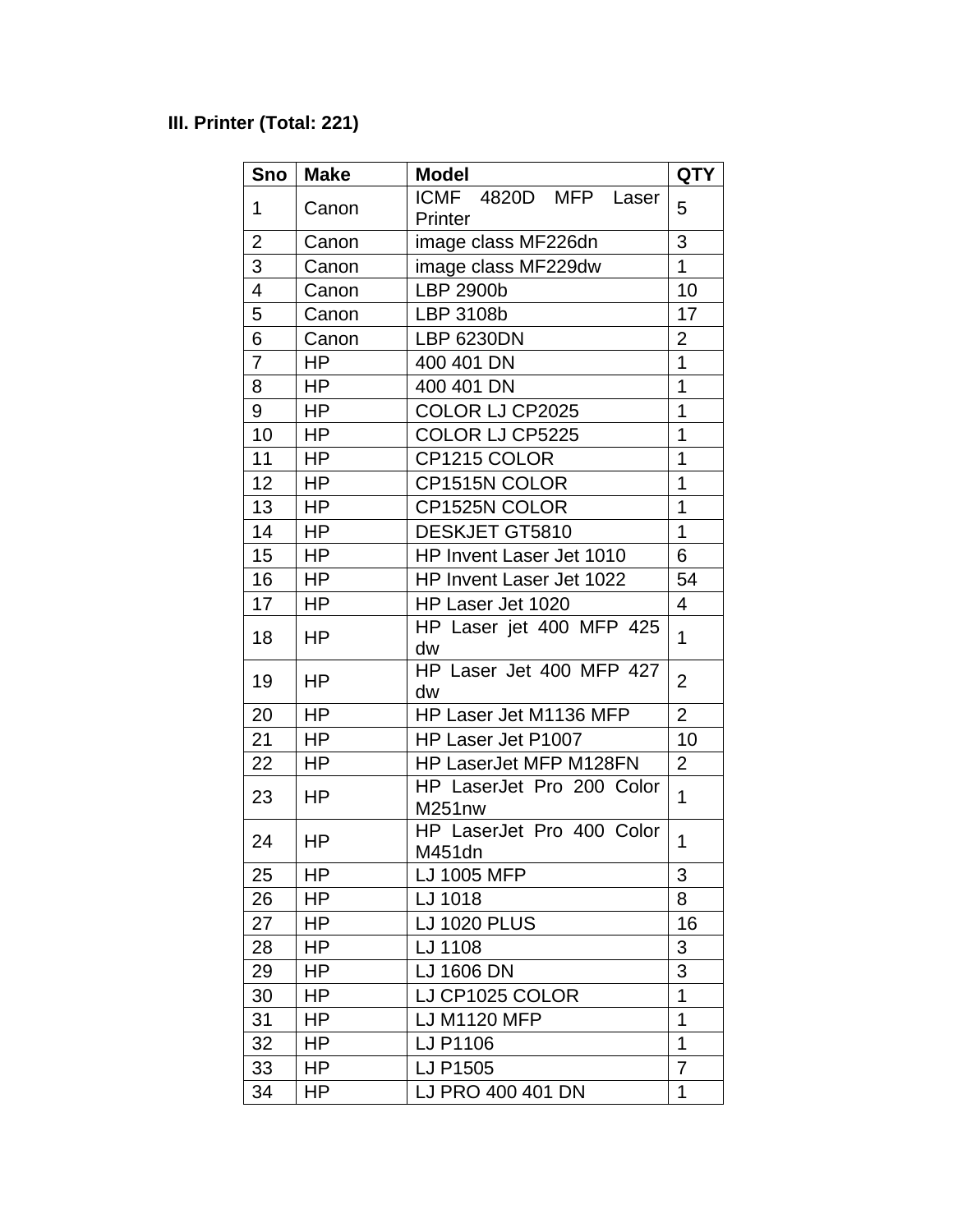| 35 | HP             | <b>M128FN</b>      |    |
|----|----------------|--------------------|----|
| 36 | <b>HP</b>      | M202DW             | 20 |
| 37 | <b>HP</b>      | <b>M203DN</b>      | 4  |
| 38 | HP             | MFP128 FW          | 1  |
| 39 | <b>LEXMARK</b> | <b>MS 312DN</b>    |    |
| 40 | <b>SAMSUNG</b> | ML1640             | 8  |
| 41 | <b>SAMSUNG</b> | <b>SCX-4021S</b>   |    |
| 42 | <b>SAMSUNG</b> | <b>SCX-4300</b>    |    |
| 43 | <b>XEROX</b>   | <b>PHASER 3260</b> | 5  |

# **IV. Scanner (Total: 78)**

| Sno            | <b>Make</b>  | Model                             | <b>QTY</b>     |
|----------------|--------------|-----------------------------------|----------------|
| 1              | Canon        | <b>DR-130L</b>                    | 5              |
| $\overline{c}$ | Canon        | <b>DR-C120</b>                    | 4              |
| 3              | Canon        | <b>DR-C130</b>                    | 1              |
| 4              | Canon        | <b>DR-C130L</b>                   | 3              |
| 5              | Canon        | <b>DR-C225</b>                    | $\overline{1}$ |
| 6              | Canon        | <b>DR-C225 II</b>                 | $\overline{2}$ |
| 7              | Canon        | PIXIMA<br>MР<br>258               | 3              |
| 8              | Canon        | <b>SCAN</b><br><b>LIDE</b><br>100 | 1              |
| 9              | <b>EPSON</b> | GT-1500                           | 1              |
| 10             | HP.          | 200                               | 1              |
| 11             | HP           | 2000 S1                           | 7              |
| 12             | HP           | 3000 S1                           | 1              |
| 13             | HP           | 3000 S2                           | 30             |
| 14             | HP           | 3000 S3                           | 10             |
| 15             | HP           | G2410                             | 2              |
| 16             | HP           | G3010                             | $\overline{1}$ |
| 17             | HP.          | G3110                             | $\overline{1}$ |
| 18             | HP           | G4010                             | $\overline{2}$ |
| 19             | HP           | Scanjet 5590                      | $\overline{1}$ |
| 20             | <b>UMAX</b>  | 5800                              | $\overline{1}$ |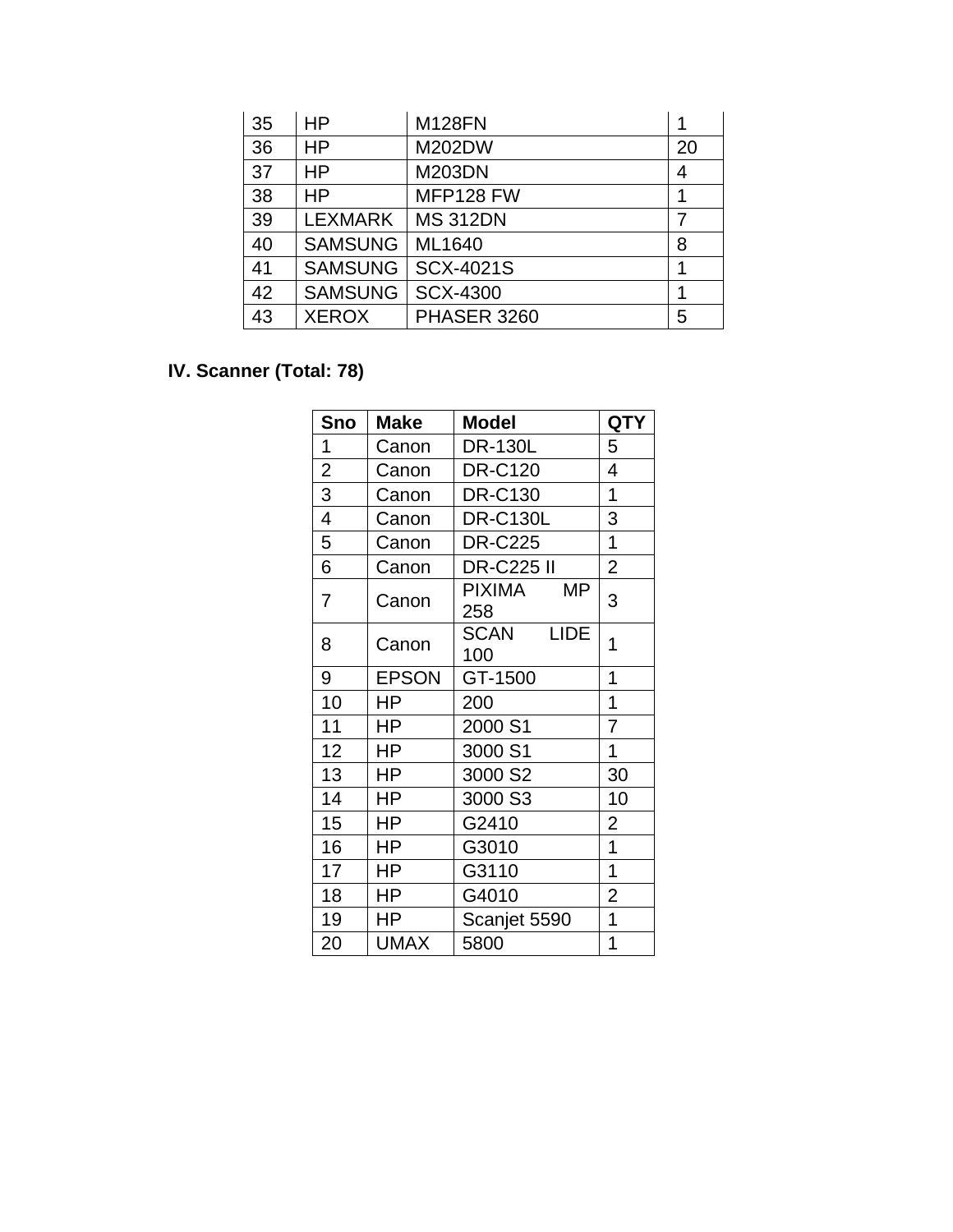# **V. Network Equipment (Total: 102)**

| Sno            | <b>Make</b> | <b>Model</b>      | <b>QTY</b> |
|----------------|-------------|-------------------|------------|
| 1              | Juniper     | 4400              | 1          |
| $\overline{c}$ | Juniper     | 3300              | 12         |
| 3              | Juniper     | 2200              | 8          |
| $\overline{4}$ | Avaya       | 3526              | 9          |
| 5              | Nortel      | 5530              | 1          |
| 6              | Nortel      | 1010              | 10         |
| 7              | Nortel      | 101048            | 8          |
| 8              | Nortel      | 4524              | 4          |
| 9              | <b>DAX</b>  | 24P 100B          | 1          |
| 10             | HP          | Procure           | 1          |
| 11             | Linksys     | WRT 1900<br>AC    | 5          |
| 12             | Linksys     | <b>LAPN300</b>    | 1          |
| 13             | Linksys     | E1200             | 1          |
| 14             | D Link      | Access<br>Point   | 24         |
| 15             | Linksys     | Access<br>Point   | 3          |
| 16             | Linksys     | <b>Smart Wifi</b> | 5          |
| 17             | Linksys     | Router            | 4          |
| 18             | D Link      | Router            | 4          |

# **VI. Tablets (Total: 119)**

| Sno   Make        | <b>Model</b> | <b>OTY</b> |
|-------------------|--------------|------------|
| Lenovo $1$ A10-70 |              | 110        |

# **Particulars of Software Maintenance**

| SI.<br>No.     | Description / Model                                                                                                                                              |
|----------------|------------------------------------------------------------------------------------------------------------------------------------------------------------------|
| 1 <sub>1</sub> | Software Maintenance (including monitoring and software<br>patch upgradation with respect to operating system and<br>application software's for all the systems. |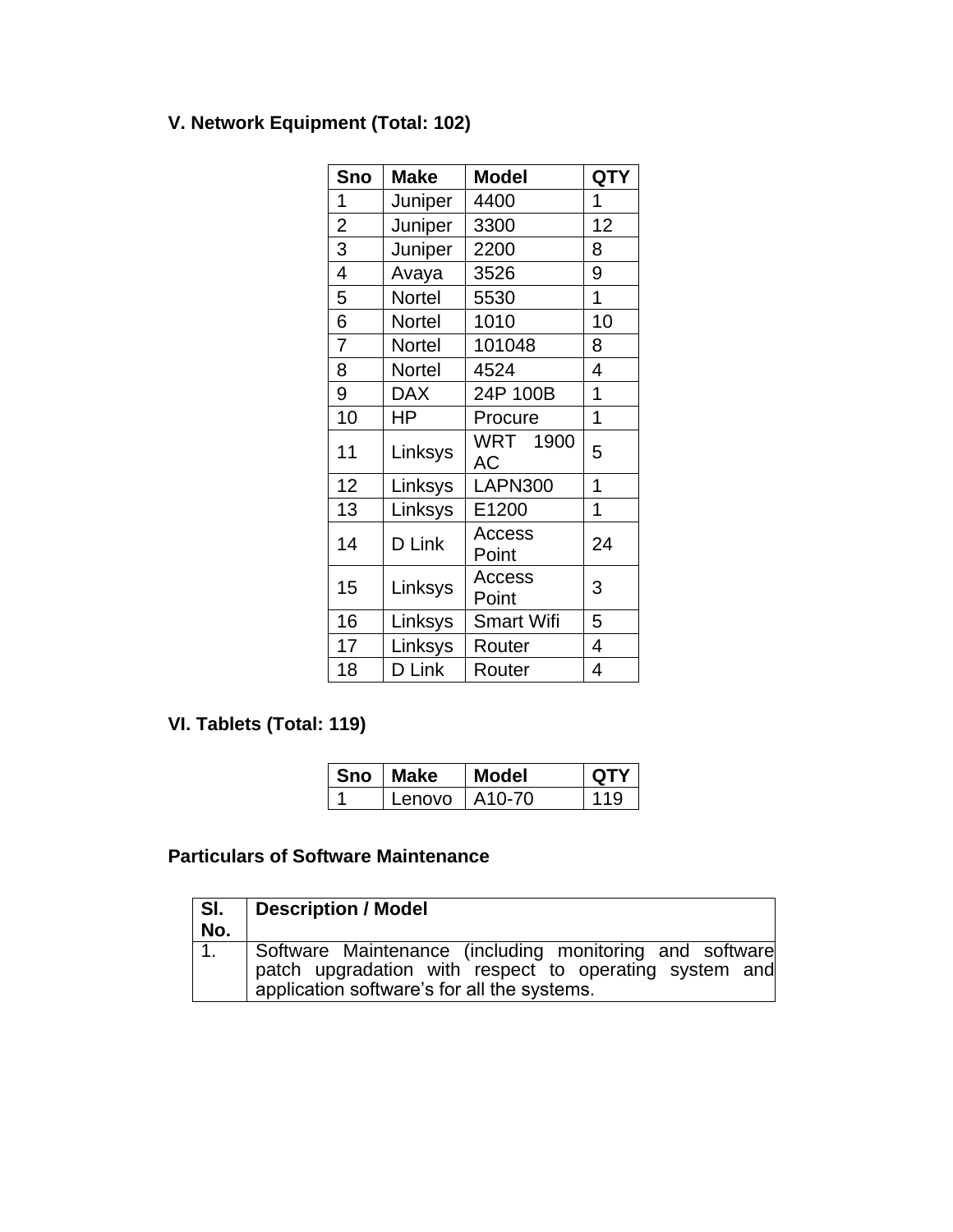### **ANNEXURE-IV**

# **Staff details of Organisation**

# **Service Engineers**

|              |             | Educational Experience<br>qualification (in years)<br>qualification |                |
|--------------|-------------|---------------------------------------------------------------------|----------------|
| <b>SL.NO</b> | <b>Name</b> |                                                                     | <b>Remarks</b> |
|              |             |                                                                     |                |
|              |             |                                                                     |                |
|              |             |                                                                     |                |
|              |             |                                                                     |                |
|              |             |                                                                     |                |
|              |             |                                                                     |                |
|              |             |                                                                     |                |
|              |             |                                                                     |                |
|              |             |                                                                     |                |
|              |             |                                                                     |                |
|              |             |                                                                     |                |
|              |             |                                                                     |                |
|              |             |                                                                     |                |

# **Management/Administration/Manager**

| <b>SL.NO</b> | <b>Name</b> | <b>Designation</b> | <b>Email</b> | Telephone/<br>Mobile no. |
|--------------|-------------|--------------------|--------------|--------------------------|
|              |             |                    |              |                          |
|              |             |                    |              |                          |
|              |             |                    |              |                          |
|              |             |                    |              |                          |
|              |             |                    |              |                          |
|              |             |                    |              |                          |

#### **24X7 Contact Details**

| <b>Telephone</b> |  |
|------------------|--|
| <b>Telephone</b> |  |
| <b>Mobile</b>    |  |
| <b>Mobile</b>    |  |
| Fax              |  |
| <b>Email</b>     |  |
| <b>Others</b>    |  |

**SIGNATURE OF BIDDER With Official Seal**